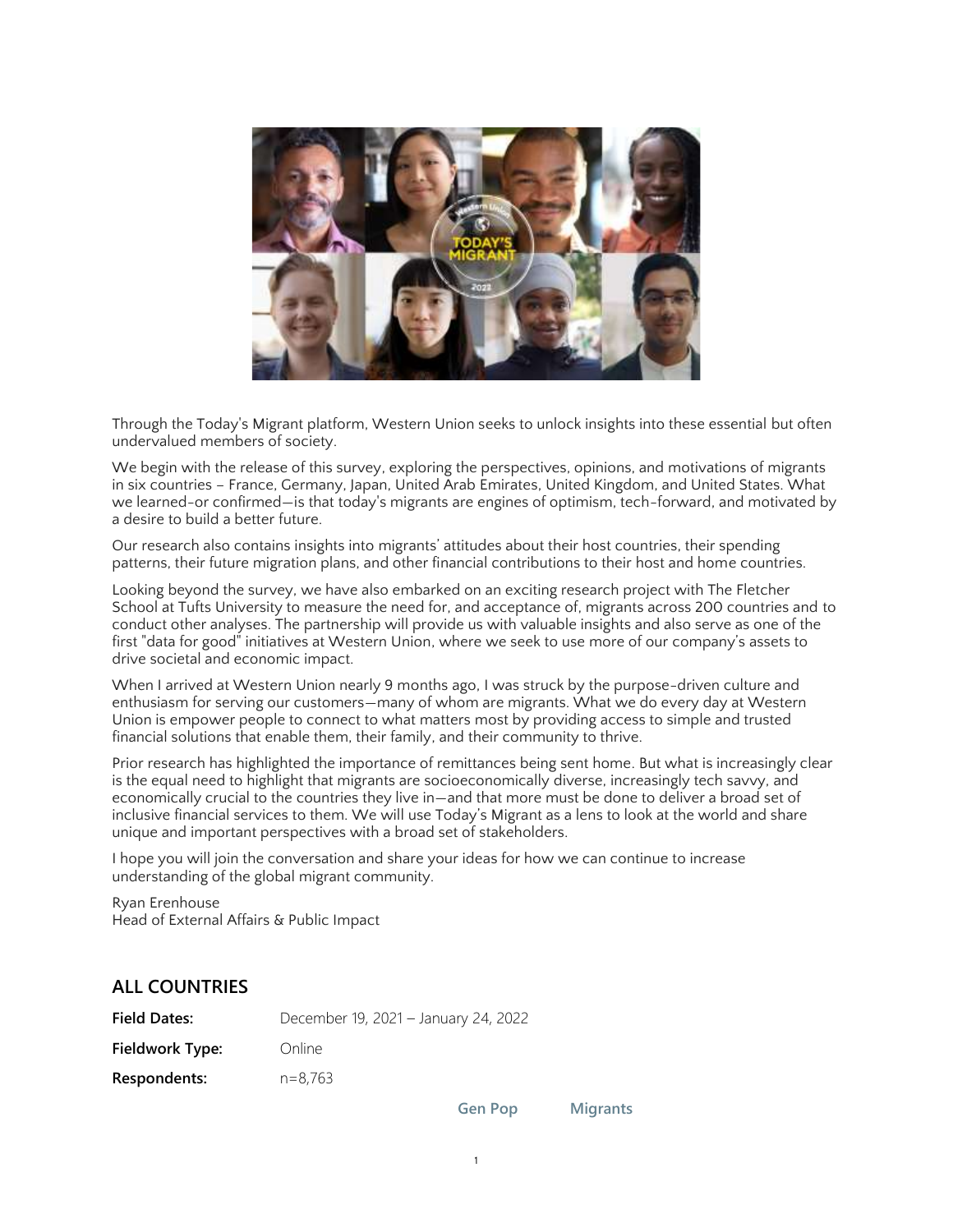| <b>United States</b>  | $n = 1000$ | $n = 1000$ |
|-----------------------|------------|------------|
| <b>United Kingdom</b> | $n = 1000$ | $n = 502$  |
| France                | $n = 1001$ | $n = 500$  |
| Germany               | $n = 1000$ | $n = 500$  |
| Japan                 | $n = 1003$ | $n = 354$  |
| <b>UAE</b>            | $n = 501$  | $n = 402$  |

Western Union worked with Brunswick Insight to conduct this survey.

### **Screeners**

[Intro] *Thank you for participating in this survey. You will be asked a range of questions about your life experiences. As a reminder, this is a confidential survey. Your responses to this survey will be kept completely confidential and no material that identifies your individual response will be shared. Results will be reported in aggregate form only. This survey is for research purposes only.*

|           |         | US  | UK  | FR  | <b>GE</b> | JA  | <b>UAE</b> |
|-----------|---------|-----|-----|-----|-----------|-----|------------|
| $18 - 34$ |         | 29% | 32% | 26% | 24%       | 22% | 45%        |
| $35 - 54$ | Gen Pop | 34% | 38% | 35% | 35%       | 33% | 52%        |
| $55+$     |         | 37% | 31% | 39% | 41%       | 45% | 3%         |
| $18 - 34$ |         | 33% | 43% | 29% | 28%       | 35% | 52%        |
| $35 - 54$ | Migrant | 48% | 39% | 45% | 41%       | 47% | 43%        |
| $55+$     |         | 19% | 18% | 26% | 31%       | 19% | 5%         |

#### 2. [MIGRANT ONLY] [IF US, UK, GERMANY, FRANCE, OR JAPAN] In which country were you born?

|               |         | US. | UK         | FR  | GE  | JA  | <b>UAE</b> |
|---------------|---------|-----|------------|-----|-----|-----|------------|
| North America |         | 27% | 7%         | 5%  | 8%  | 9%  | 7%         |
| South America |         | 5%  | 1%         | 3%  | 3%  | 10% | 3%         |
| Europe        |         | 12% | 31%        | 33% | 54% | 6%  | 24%        |
| Asia          | Migrant | 44% | 43%        | 9%  | 26% | 65% | 42%        |
| Africa        |         | 7%  | 15%        | 45% | 6%  | 3%  | 14%        |
| Oceania       |         | 3%  | 2%         | 2%  | 2%  | 5%  | 9%         |
| Other         |         | 1%  | $^{\star}$ | 2%  | 2%  | 2%  | $\star$    |

#### 3. [MIGRANT ONLY] How long do you plan to stay in [INSERT COUNTRY]

|  |  |  | . <i>. .</i> . | . . | $- -$ | $\overline{\phantom{0}}$<br>$\sim$<br>- r<br>◡ | _ | .<br>$\cdots$<br>_<br>$\overline{\phantom{0}}$ |
|--|--|--|----------------|-----|-------|------------------------------------------------|---|------------------------------------------------|
|--|--|--|----------------|-----|-------|------------------------------------------------|---|------------------------------------------------|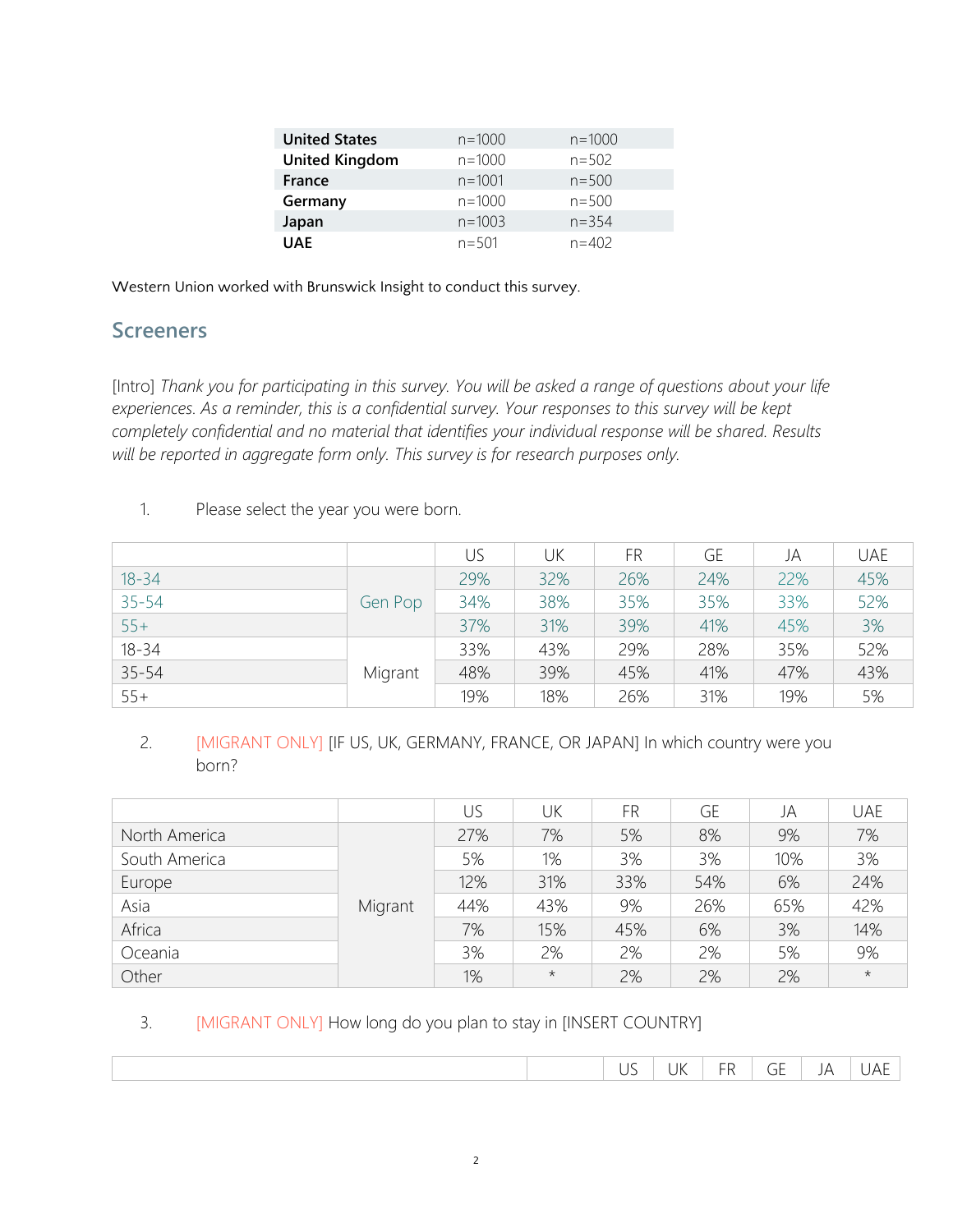| plan to stay a few more years and then move<br>somewhere else                        |         | 7%  | $10\%$ | $12\%$   10%   27%   20% |                 |     |
|--------------------------------------------------------------------------------------|---------|-----|--------|--------------------------|-----------------|-----|
| I plan to be here for at least a few more years and I<br>have no plans to move away  | Migrant |     |        | 16%   21%   22%   13%    | 28%   31%       |     |
| I consider [INSERT COUNTRY] my home and plan to<br>continue living here indefinitely |         | 77% | $69\%$ |                          | 67%   77%   45% | 49% |

## 4. [MIGRANT ONLY] How long have you lived in [INSERT COUNTRY]?

|                    |         | US  | UK  | FR.   | GE  | JA      | <b>UAE</b> |
|--------------------|---------|-----|-----|-------|-----|---------|------------|
| Less than 1 year   |         | 2%  | 7%  | $1\%$ | 1%  | $\star$ | 1%         |
| 1-3 years          |         | 14% | 9%  | 6%    | 6%  | 10%     | 8%         |
| 4-6 years          |         | 17% | 21% | 14%   | 9%  | 18%     | 22%        |
| 7-10 years         | Migrant | 15% | 14% | 17%   | 14% | 23%     | 29%        |
| $11-15$ years      |         | 17% | 19% | 12%   | 14% | 11%     | 17%        |
| 16-20 years        |         | 7%  | 9%  | 8%    | 13% | 5%      | 8%         |
| More than 20 years |         | 28% | 21% | 42%   | 43% | 32%     | 15%        |

## 5. [MIGRANT ONLY] At roughly what age did you move to [INSERT COUNTRY]?

|                    |         | US  | UK  | FR  | GE  | JA  | <b>UAE</b> |
|--------------------|---------|-----|-----|-----|-----|-----|------------|
| Under 18 years old |         | 22% | 22% | 37% | 36% | 24% | 20%        |
| 18-24 years old    |         | 18% | 24% | 22% | 20% | 24% | 25%        |
| 25-34 years old    |         | 32% | 28% | 22% | 22% | 38% | 35%        |
| 35-44 years old    | Migrant | 21% | 17% | 10% | 11% | 9%  | 15%        |
| 45-54 years old    |         | 5%  | 5%  | 5%  | 5%  | 3%  | 2%         |
| 55-64 years old    |         | 1%  | 2%  | 2%  | 3%  | 1%  | 2%         |
| 65 years or older  |         | 1%  | 1%  | 1%  | 2%  | 2%  |            |

### 6. [IF US] In which state do you currently live? [IF UK, GERMANY, FRANCE, OR JAPAN] In which region do you current live? [IF UAE] In which emirate do you currently live in?

| IF US     |         |         |
|-----------|---------|---------|
|           | Gen Pop | Migrant |
| Northeast | 18%     | 18%     |
| Midwest   | 22%     | 13%     |
| South     | 37%     | 35%     |
| West      | 23%     | 34%     |

IF UK

| . |                          |  |
|---|--------------------------|--|
|   | - -<br>$\mathbf{H}$<br>∼ |  |
|   |                          |  |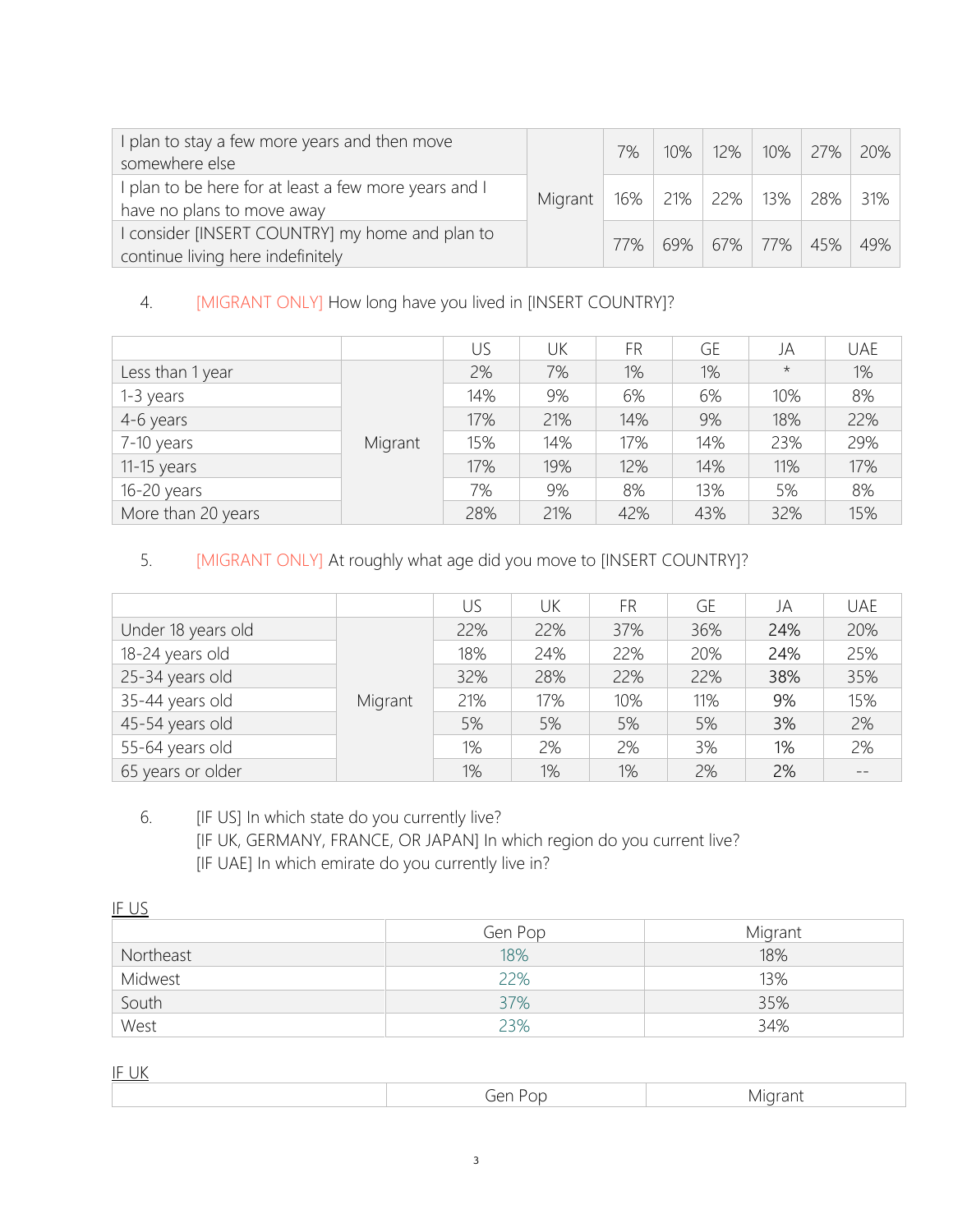| East Midlands          | 8%  | 4%  |
|------------------------|-----|-----|
| Eastern                | 9%  | 9%  |
| Greater London         | 13% | 7%  |
| North East             | 4%  | 3%  |
| North West             | 11% | 11% |
| Northern Ireland       | 2%  | 6%  |
| Scotland               | 8%  | 9%  |
| South East             | 14% | 14% |
| South West             | 8%  | 10% |
| Wales                  | 6%  | 5%  |
| West Midlands          | 10% | 15% |
| Yorkshire & Humberside | 8%  | 7%  |

#### IF GERMANY

|                        | Gen Pop | Migrant |
|------------------------|---------|---------|
| Baden-Württemberg      | 13%     | 16%     |
| <b>Bavaria</b>         | 15%     | 17%     |
| <b>Berlin</b>          | 4%      | 7%      |
| Brandenburg            | 3%      | 1%      |
| <b>Bremen</b>          | 1%      | 1%      |
| Hamburg                | 2%      | 3%      |
| Hesse                  | 8%      | 10%     |
| Mecklenburg-Vorpommern | 2%      | 1%      |
| Lower Saxony           | 9%      | 7%      |
| North Rhine-Westphalia | 22%     | 24%     |
| Rhineland-Palatinate   | 5%      | 5%      |
| Saarland               | 1%      | 1%      |
| Saxony                 | 5%      | 3%      |
| Saxony-Anhalt          | 3%      | 1%      |
| Schleswig-Holstein     | 4%      | 2%      |
| Thuringia              | 3%      | 1%      |

### IF FRANCE

|                         | Gen Pop | Migrant |
|-------------------------|---------|---------|
| Grand Est               | 9%      | 7%      |
| Nouvelle-Aquitaine      | 9%      | 8%      |
| Auvergne Rhône-Alpes    | 11%     | 11%     |
| Bretagne                | 5%      | 2%      |
| Bourgogne Franche-Comté | 4%      | 2%      |
| Centre Val de Loire     | 4%      | 3%      |
| $\text{Core}-$          | 1%      | 1%      |
| Occitanie               | 9%      | 8%      |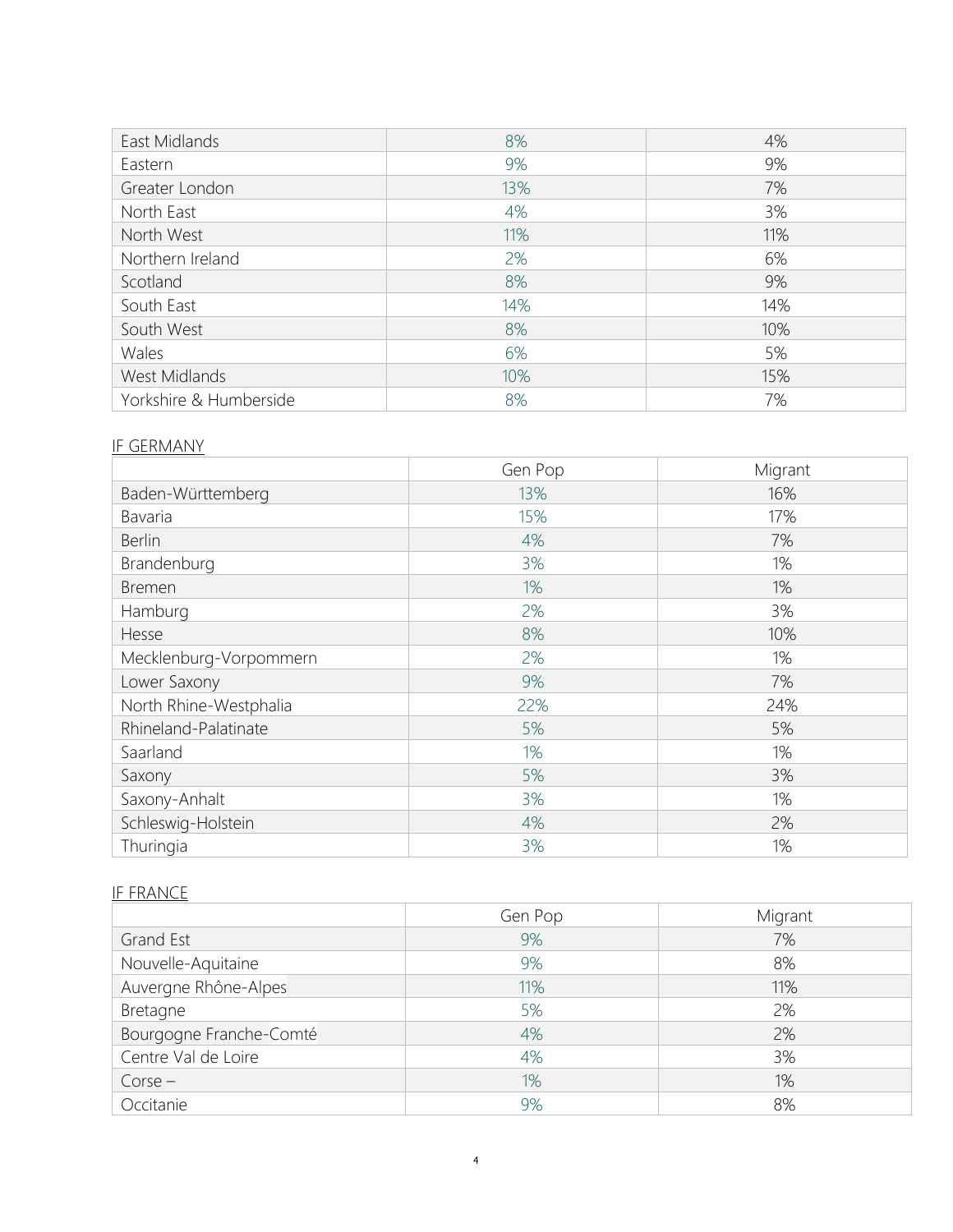| Normandie                  | 5%      | 2%      |
|----------------------------|---------|---------|
| Hauts-de-France            | 9%      | 6%      |
| Île-de-France              | 19%     | 36%     |
| Pays de la Loire           | 6%      | 2%      |
| Provence-Alpes-Côte d'Azur | 8%      | 11%     |
| <b>IF JAPAN</b>            |         |         |
|                            | Gen Pop | Migrant |
| Hokkaido                   | 4%      | 2%      |
| Tohoku                     | 7%      | 4%      |
| Kanto                      | 35%     | 44%     |
| Chubu                      | 18%     | 14%     |
| Kinki                      | 18%     | 16%     |
| Chugoku                    | 4%      | 8%      |
| Shikoku                    | 3%      | 1%      |
| Kyushu                     | 10%     | 9%      |
| Other                      |         | 1%      |

### IF UAE

|                | Gen Pop | Migrant |
|----------------|---------|---------|
| Abu Dhabi      | 30%     | 35%     |
| Dubai          | 57%     | 46%     |
| Sharjah        | 8%      | 13%     |
| Fujairah       | 1%      | 1%      |
| Ras Al Khaimah | 2%      | 1%      |
| Umm Al Quwain  | $\star$ | 1%      |
| Ajman          | 1%      | 3%      |

# **Overall Migration Experience**

7. [MIGRANT ONLY] Before you migrated to [INSERT COUNTRY], which of the following, if any, applied? Select all that apply.

|                                                |         |     | UK  | FR     | GE  | JA  | UAE. |
|------------------------------------------------|---------|-----|-----|--------|-----|-----|------|
| had close family living in [INSERT COUNTRY]    |         | 44% | 38% | 47%    | 51% | 32% | 59%  |
| had extended family living in [INSERT COUNTRY] |         | 37% | 25% | 25%    | 29% | 19% | 41%  |
| I had close friends living in [INSERT COUNTRY] | Migrant | 32% | 30% | $26\%$ | 31% | 27% | 62%  |
| None of the above                              |         | 15% | 22% | 20%    | 19% | 35% | - 8% |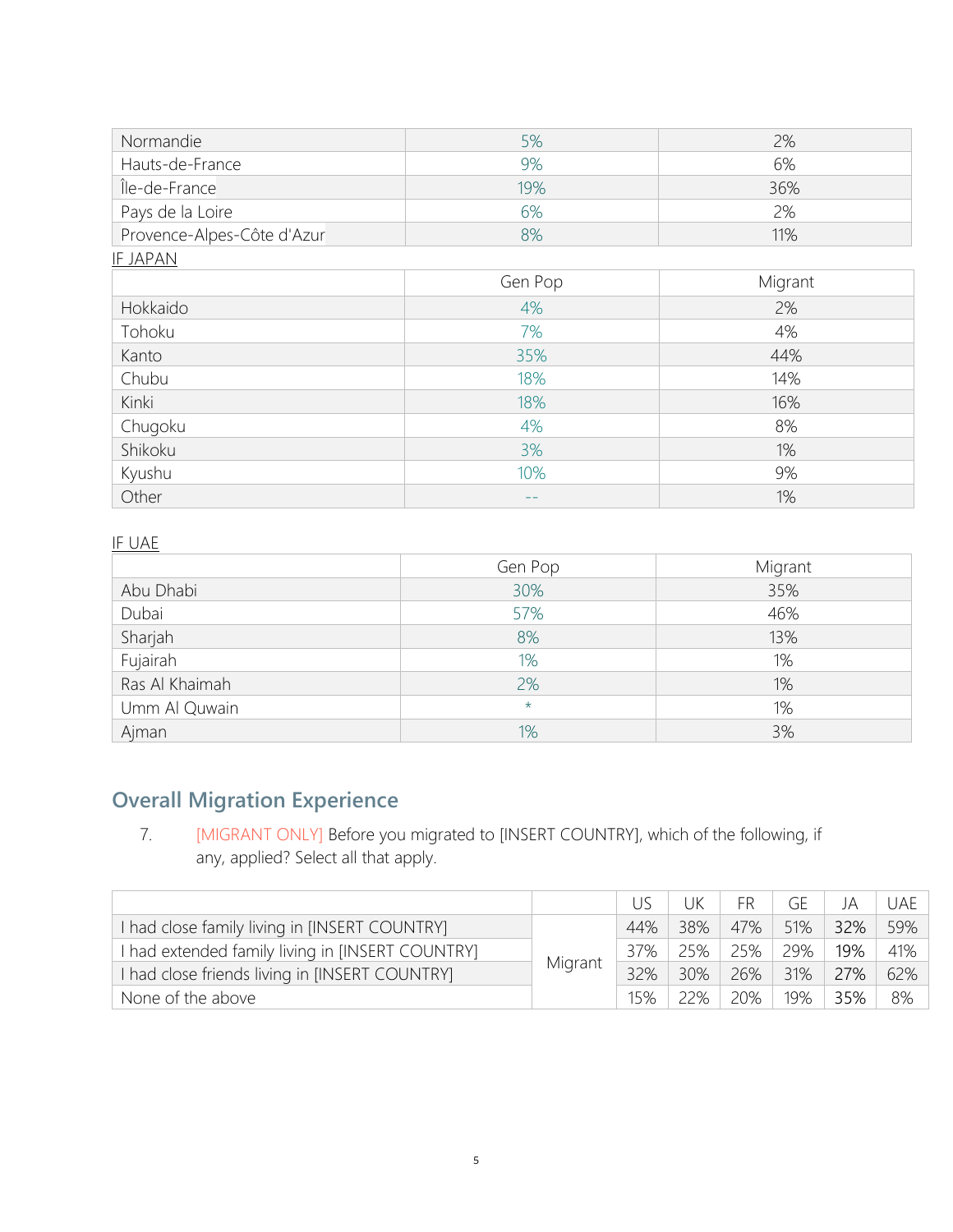8. In this survey we will discuss people living in [INSERT COUNTRY] who were born in [INSERT COUNTRY] as well as migrants. By migrants, we mean people who were born abroad but who are currently living in [INSERT COUNTRY].

[MIGRANT LANGUAGE] What were the main reason(s) you migrated to [INSERT COUNTRY]? Please select up to four. [GEN POP LANGUAGE] What are the main reason(s) you think people migrate to [INSERT

COUNTRY]? Please select up to four.

|                                                                                                |     | US  | UK  | <b>FR</b> | <b>GE</b> | JA    | <b>UAE</b> |
|------------------------------------------------------------------------------------------------|-----|-----|-----|-----------|-----------|-------|------------|
| To escape war, conflict, or political instability                                              |     | 50% | 47% | 58%       | 60%       | 36%   | 22%        |
| Better job opportunities                                                                       |     | 48% | 35% | 26%       | 47%       | 41%   | 53%        |
| Independence and freedom from political, ethnic, racial, religious, or<br>cultural persecution |     | 46% | 34% | 30%       | 43%       | 22%   | 21%        |
| Higher income and possibility of wealth creation                                               |     | 36% | 30% | 23%       | 38%       | 33%   | 36%        |
| Better access to healthcare                                                                    |     | 25% | 41% | 49%       | 37%       | 18%   | 34%        |
| For education or training                                                                      |     | 24% | 27% | 20%       | 22%       | 24%   | 22%        |
| Culture of [INSERT COUNTRY]                                                                    |     | 18% | 13% | 9%        | 7%        | 34%   | 35%        |
| To be closer to family or friends                                                              | Gen | 16% | 21% | 8%        | 12%       | 14%   | 23%        |
| Affordable and accessible housing                                                              | Pop | 11% | 19% | 10%       | 9%        | 5%    | 23%        |
| More innovation and growth in the industry [I / they] work in                                  |     | 9%  | 10% | 5%        | 7%        | 5%    | 36%        |
| To avoid natural disasters or the effects of climate change                                    |     | 8%  | 14% | 11%       | 14%       | 3%    | 13%        |
| [I] moved with [my] parent(s) as a child                                                       |     | 7%  | 5%  | 5%        | 8%        | 10%   | 3%         |
| Preferred climate/physical environment in [INSERT COUNTRY]                                     |     | 7%  | 8%  | 9%        | 6%        | 17%   | 24%        |
| Ease of assimilation (no language barriers, distance to home, etc.)                            |     | 5%  | 8%  | 11%       | 7%        | 6%    | 16%        |
| Something else (write in)                                                                      |     | 3%  | 6%  | 5%        | 4%        | $1\%$ | $\star$    |
| Don't know                                                                                     |     | 6%  | 3%  | 6%        | 5%        | 12%   | 1%         |

|                                                                                                |         | US  | UK  | <b>FR</b> | GE  | JA  | <b>UAE</b> |
|------------------------------------------------------------------------------------------------|---------|-----|-----|-----------|-----|-----|------------|
| To escape war, conflict, or political instability                                              |         | 16% | 13% | 9%        | 17% | 11% | 11%        |
| Better job opportunities                                                                       |         | 33% | 38% | 30%       | 40% | 32% | 54%        |
| Independence and freedom from political, ethnic, racial, religious,<br>or cultural persecution |         | 20% | 16% | 8%        | 16% | 15% | 19%        |
| Higher income and possibility of wealth creation                                               |         | 28% | 28% | 20%       | 31% | 32% | 41%        |
| Better access to healthcare                                                                    |         | 19% | 18% | 19%       | 23% | 19% | 27%        |
| For education or training                                                                      | Migrant | 25% | 30% | 26%       | 28% | 28% | 15%        |
| Culture of [INSERT COUNTRY]                                                                    |         | 19% | 20% | 21%       | 20% | 29% | 26%        |
| To be closer to family or friends                                                              |         | 24% | 20% | 14%       | 27% | 20% | 27%        |
| Affordable and accessible housing                                                              |         | 13% | 12% | 9%        | 10% | 12% | 17%        |
| More innovation and growth in the industry $[1 / \text{they}]$ work in                         |         | 18% | 14% | 9%        | 16% | 18% | 30%        |
| To avoid natural disasters or the effects of climate change                                    |         | 10% | 7%  | 6%        | 9%  | 10% | 13%        |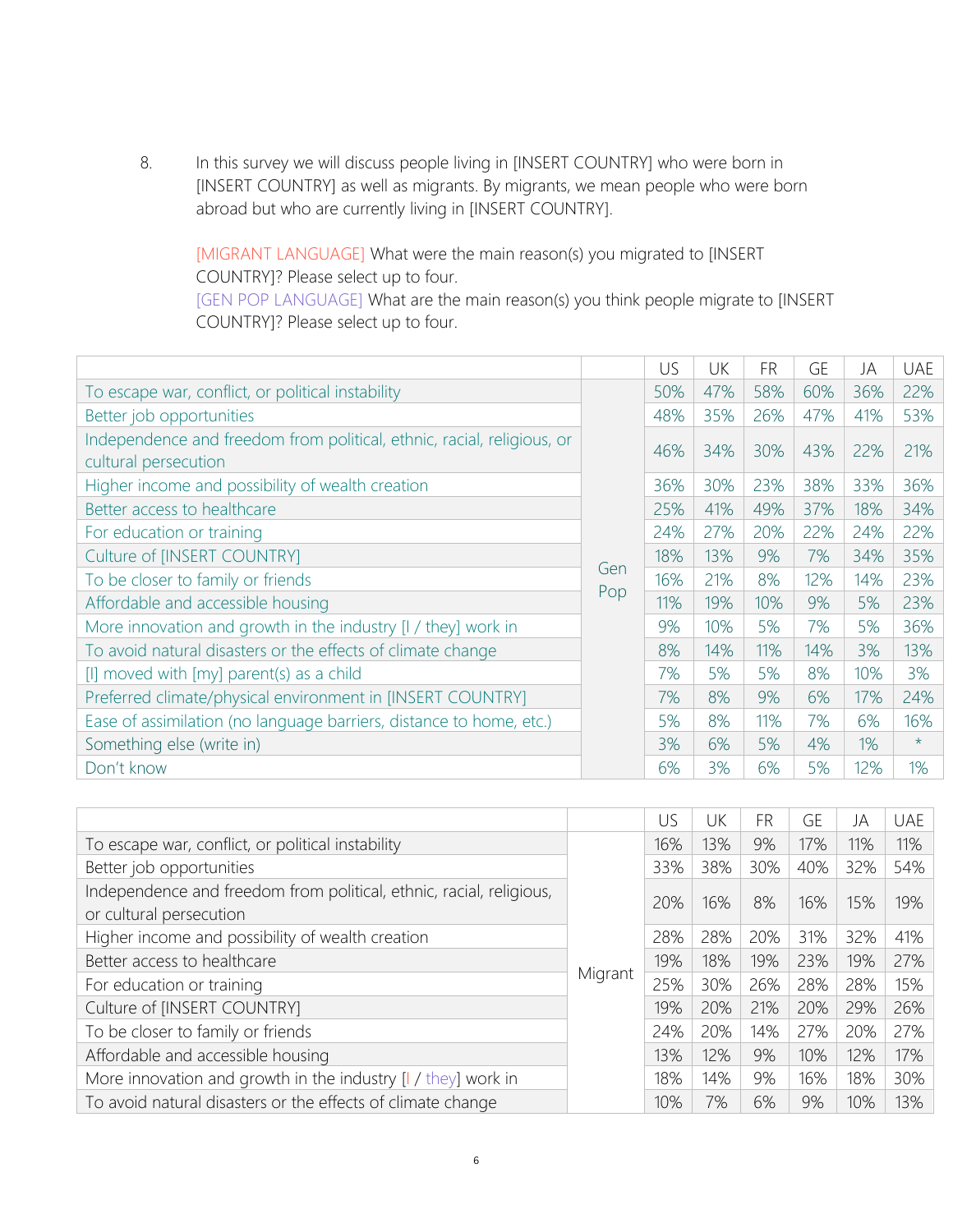| [I] moved with $[my]$ parent(s) as a child                          | 13% | 10% | 23% | 17% | $10\%$ | 5%      |
|---------------------------------------------------------------------|-----|-----|-----|-----|--------|---------|
| Preferred climate/physical environment in [INSERT COUNTRY]          | 14% | 12% | 8%  | 10% | 18%    | 20%     |
| Ease of assimilation (no language barriers, distance to home, etc.) | 12% | 11% | 12% | 10% | 10%    | 18%     |
| Something else (write in)                                           | 6%  | 7%  | 11% | 6%  | 5%     | 1%      |
| Don't know                                                          | 1%  | 2%  | 2%  | 2%  | 6%     | $\star$ |

# **Overall Country Experience**

Now, I want to ask you some questions about the country you currently live in today.

9. To what extent, if at all, do you feel like a valued member of society in [INSERT COUNTRY]?

|                         |         | US  | UK  | <b>FR</b> | <b>GE</b> | JA  | <b>UAE</b> |
|-------------------------|---------|-----|-----|-----------|-----------|-----|------------|
| <b>Total valued</b>     |         | 74% | 60% | 72%       | 73%       | 47% | 88%        |
| <b>Total not valued</b> |         | 23% | 38% | 20%       | 24%       | 41% | 10%        |
| A great deal            |         | 39% | 23% | 23%       | 42%       | 14% | 67%        |
| Somewhat                | Gen Pop | 35% | 37% | 49%       | 31%       | 33% | 21%        |
| A little                |         | 15% | 25% | 15%       | 16%       | 29% | 5%         |
| Not at all              |         | 8%  | 13% | 5%        | 8%        | 12% | 5%         |
| Don't know              |         | 4%  | 2%  | 8%        | 4%        | 12% | $1\%$      |
| <b>Total valued</b>     |         | 86% | 80% | 76%       | 85%       | 68% | 90%        |
| <b>Total not valued</b> |         | 13% | 18% | 20%       | 14%       | 28% | 8%         |
| A great deal            |         | 44% | 37% | 36%       | 56%       | 27% | 62%        |
| Somewhat                | Migrant | 42% | 44% | 40%       | 30%       | 41% | 28%        |
| A little                |         | 11% | 15% | 17%       | 11%       | 24% | 7%         |
| Not at all              |         | 2%  | 3%  | 3%        | 3%        | 4%  | 1%         |
| Don't know              |         | 2%  | 2%  | 4%        | 1%        | 4%  | 2%         |

10. When you think of [INSERT COUNTRY], do you currently view this country in a positive way or a negative way?

|              |         | US  | UK  | FR  | GE  | JA  | <b>UAE</b> |
|--------------|---------|-----|-----|-----|-----|-----|------------|
| Positive way |         | 68% | 62% | 73% | 62% | 51% | 97%        |
| Negative way | Gen Pop | 20% | 26% | 15% | 28% | 29% | 1%         |
| Don't know   |         | 12% | 12% | 12% | 11% | 20% | 2%         |
| Positive way |         | 86% | 87% | 86% | 85% | 73% | 91%        |
| Negative way | Migrant | 8%  | 8%  | 8%  | 10% | 14% | 6%         |
| Don't know   |         | 6%  | 5%  | 7%  | 5%  | 12% | 3%         |
|              |         |     |     |     |     |     |            |

[ROTATE Q13-Q14]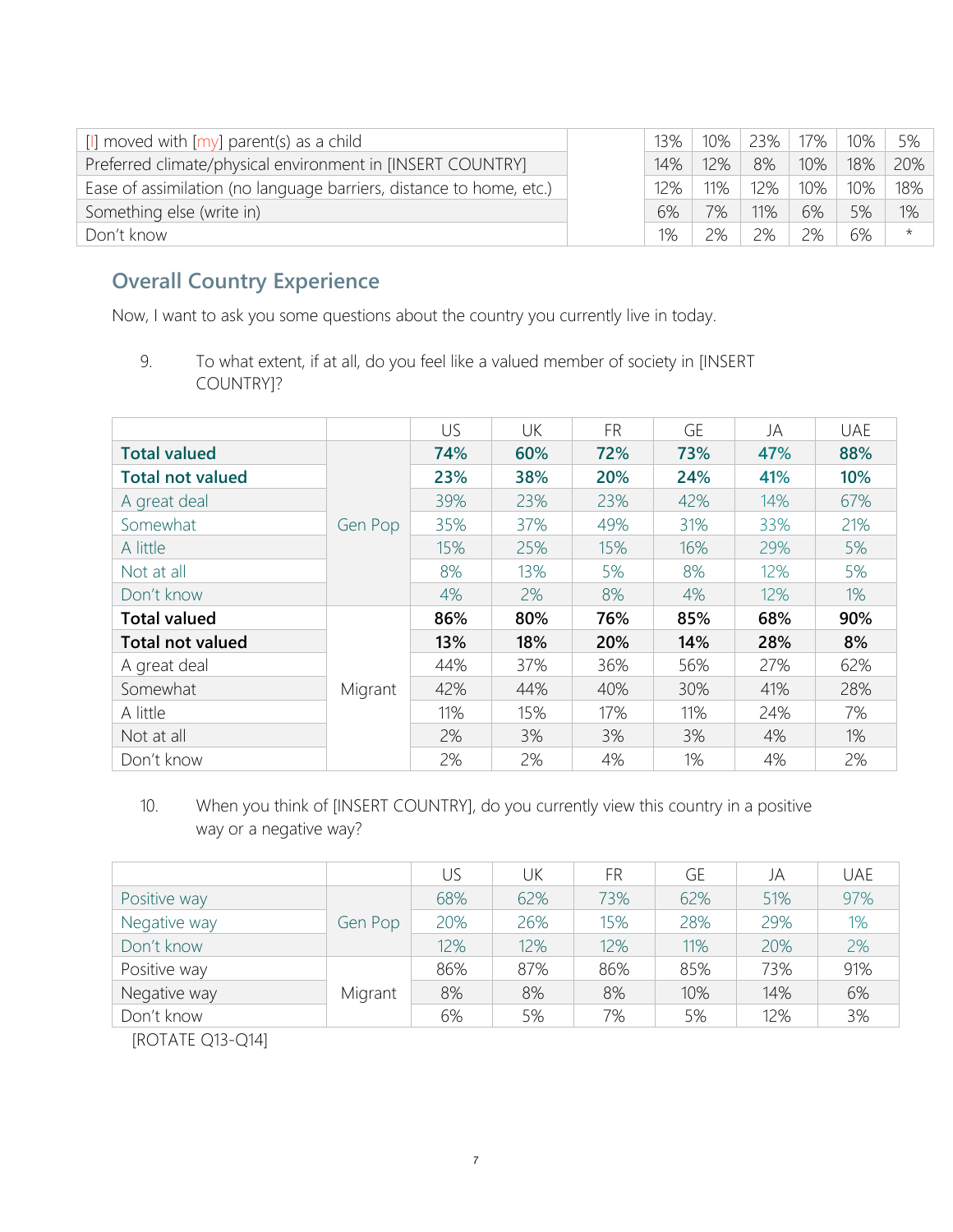- US UK FR GE JA UAE **Total agree** Gen Pop **85% 84% 84% 80% 72% 95% Total disagree 15% 17% 16% 20% 28% 5%** Strongly agree 20 20 20 32% 32% 30% 31% 31% 31% 66% Somewhat agree 40% 51% 54% 50% 59% 29% Somewhat disagree 11% 11% 13% 13% 15% 22% 4% Strongly disagree 1 4% 4% 3% 3% 5% 6% 1% **Total agree** Migrant **95% 89% 87% 90% 84% 94% Total disagree 5% 11% 13% 10% 16% 6%** Strongly agree 1... 1 49% 48% 44% 41% 32% 64% Somewhat agree 46% 42% 43% 49% 51% 30% Somewhat disagree 1 10% 10% 10% 13% 3% Strongly disagree 2% 2% 3% 3% 2% 3% 2%
- 11. To what extent do you agree or disagree with the following statement: I can do well in [INSERT COUNTRY] as long as I work hard.

## **Perceptions of general attitudes to migrants in current residence**

12. Overall, how welcoming do you think people living in [INSERT COUNTRY] are to migrants?

|                            |         | US  | UK  | <b>FR</b> | GE  | JA  | <b>UAE</b> |
|----------------------------|---------|-----|-----|-----------|-----|-----|------------|
| <b>Total welcoming</b>     |         | 68% | 68% | 53%       | 55% | 41% | 98%        |
| <b>Total not welcoming</b> |         | 27% | 27% | 39%       | 39% | 45% | 2%         |
| Very welcoming             |         | 24% | 23% | 11%       | 11% | 8%  | 79%        |
| Somewhat welcoming         | Gen Pop | 44% | 45% | 42%       | 45% | 33% | 19%        |
| Not very welcoming         |         | 21% | 21% | 32%       | 33% | 36% | $1\%$      |
| Not at all welcoming       |         | 6%  | 6%  | 7%        | 6%  | 9%  | $\star$    |
| Don't know                 |         | 5%  | 5%  | 8%        | 5%  | 14% | 1%         |
| <b>Total welcoming</b>     |         | 89% | 81% | 71%       | 75% | 67% | 98%        |
| <b>Total not welcoming</b> |         | 9%  | 17% | 25%       | 22% | 29% | 2%         |
| Very welcoming             |         | 40% | 33% | 20%       | 27% | 26% | 74%        |
| Somewhat welcoming         | Migrant | 49% | 49% | 51%       | 48% | 41% | 24%        |
| Not very welcoming         |         | 9%  | 13% | 21%       | 20% | 25% | 1%         |
| Not at all welcoming       |         | 1%  | 4%  | 4%        | 2%  | 4%  | 1%         |
| Don't know                 |         | 2%  | 2%  | 4%        | 2%  | 5%  | $\star$    |

13. Overall, how accepted do you think migrants are in [INSERT COUNTRY]?

|                |           | $\sim$<br>◡◡ | 11/<br>UN | $ -$ | $\sim$ $-$<br>UĽ |    |    |
|----------------|-----------|--------------|-----------|------|------------------|----|----|
| Total accepted | oer<br>ÜL | 66%          | 66%       | 42%  | 59%              | 4% | 70 |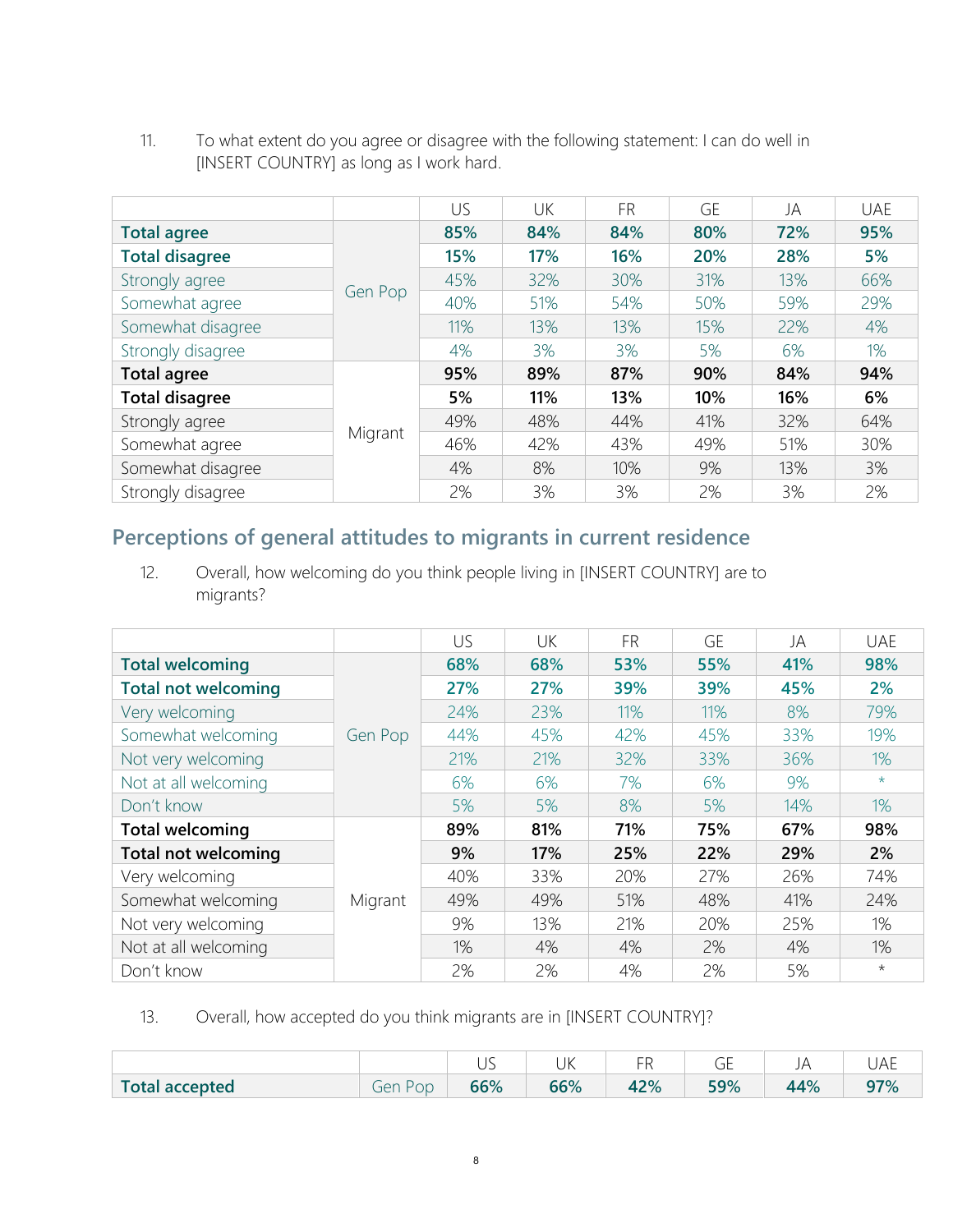| <b>Total not accepted</b> |         | 30% | 29% | 53% | 38% | 46% | 1%      |
|---------------------------|---------|-----|-----|-----|-----|-----|---------|
| Very accepted             |         | 21% | 16% | 8%  | 13% | 6%  | 75%     |
| Somewhat accepted         |         | 45% | 50% | 33% | 46% | 38% | 23%     |
| Not too accepted          |         | 25% | 22% | 42% | 31% | 36% | 1%      |
| Not at all accepted       |         | 5%  | 8%  | 11% | 7%  | 9%  | $\star$ |
| Don't know                |         | 5%  | 5%  | 6%  | 4%  | 11% | 2%      |
| <b>Total accepted</b>     |         | 88% | 81% | 64% | 77% | 66% | 95%     |
| Total not accepted        |         | 10% | 18% | 31% | 21% | 29% | 4%      |
| Very accepted             |         | 36% | 27% | 14% | 28% | 21% | 70%     |
| Somewhat accepted         | Migrant | 53% | 54% | 50% | 49% | 46% | 26%     |
| Not too accepted          |         | 9%  | 15% | 27% | 18% | 26% | 3%      |
| Not at all accepted       |         | 1%  | 3%  | 5%  | 3%  | 3%  | 1%      |
| Don't know                |         | 2%  | 1%  | 4%  | 2%  | 4%  | $\star$ |

14. Over the long-term, do you feel [INSERT COUNTRY] has become more or less accepting of people who were born abroad compared to 5 years ago?

|                |         |     |     | $\checkmark$ |     |     |            |
|----------------|---------|-----|-----|--------------|-----|-----|------------|
|                |         | US  | UK  | <b>FR</b>    | GE  | JA  | <b>UAE</b> |
| More accepting |         | 31% | 30% | 23%          | 25% | 34% | 79%        |
| About the same |         | 31% | 34% | 37%          | 41% | 45% | 16%        |
| Less accepting | Gen Pop | 31% | 29% | 30%          | 27% | 6%  | 2%         |
| Don't know     |         | 7%  | 7%  | 9%           | 7%  | 15% | 3%         |
| More accepting |         | 40% | 38% | 22%          | 40% | 39% | 70%        |
| About the same |         | 40% | 34% | 37%          | 38% | 50% | 25%        |
| Less accepting | Migrant | 17% | 22% | 30%          | 18% | 4%  | 3%         |
| Don't know     |         | 4%  | 5%  | 11%          | 4%  | 7%  | 3%         |

# **Perceptions of migrants' contributions to national life**

15. [MIGRANT ONLY] In [INSERT COUNTRY], generally speaking, how appreciated do you feel?

|                              |         | US  | UK  | FR  | GE  | JA  | <b>UAE</b> |
|------------------------------|---------|-----|-----|-----|-----|-----|------------|
| <b>Total appreciated</b>     |         | 88% | 83% | 83% | 90% | 75% | 95%        |
| <b>Total not appreciated</b> |         | 9%  | 13% | 11% | 9%  | 18% | 4%         |
| Very appreciated             |         | 37% | 32% | 31% | 52% | 25% | 63%        |
| Somewhat appreciated         | Migrant | 51% | 51% | 52% | 38% | 51% | 32%        |
| Not very appreciated         |         | 8%  | 11% | 9%  | 8%  | 17% | 4%         |
| Not at all appreciated       |         | 1%  | 3%  | 2%  | 1%  | 1%  | $\star$    |
| Don't know                   |         | 3%  | 3%  | 6%  | 1%  | 6%  | $\star$    |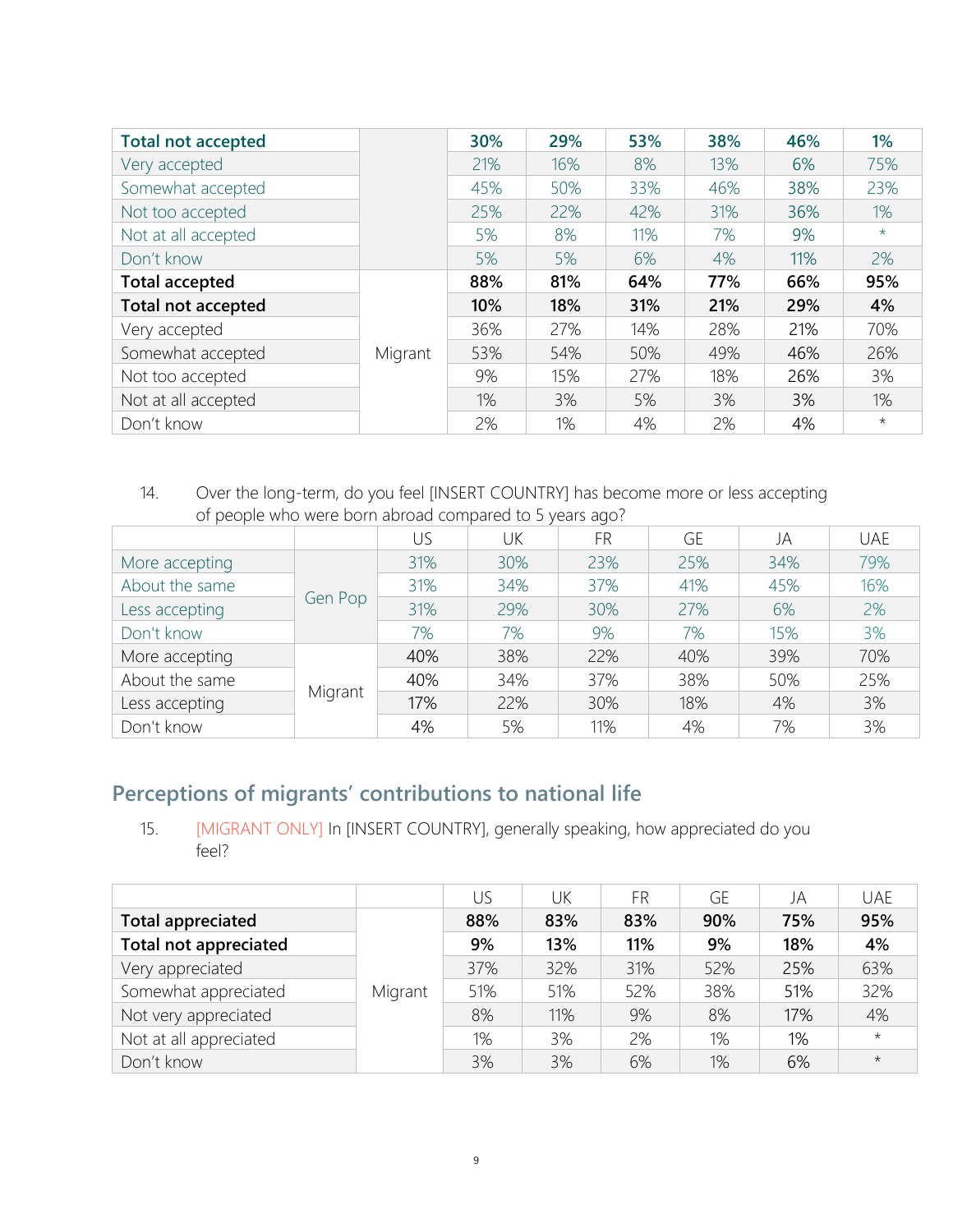16. How much do you feel migrants contribute to each of the following areas of life in [INSERT COUNTRY]?

|                                    |         |                                          | US  | <b>UK</b> | <b>FR</b> | <b>GE</b> | JA  | <b>UAE</b> |
|------------------------------------|---------|------------------------------------------|-----|-----------|-----------|-----------|-----|------------|
|                                    |         | Contribute a lot/some                    | 60% | 57%       | 32%       | 49%       | 56% | 89%        |
| The number of                      | Gen     | Contribute a little/not at all           | 28% | 34%       | 55%       | 43%       | 26% | 8%         |
| skilled workers in                 | Pop     | Don't know                               | 12% | 9%        | 13%       | 8%        | 18% | 2%         |
| <b>INSERT</b>                      |         | Contribute a lot/some                    | 78% | 79%       | 62%       | 69%       | 70% | 83%        |
| COUNTRY]'s<br>workforce            | Migrant | Contribute a little/not at all           | 20% | 19%       | 30%       | 26%       | 23% | 16%        |
|                                    |         | Don't know                               | 3%  | 3%        | 8%        | 5%        | 7%  | 1%         |
|                                    |         | Contribute a lot/some                    | 59% | 50%       | 27%       | 37%       | 33% | 81%        |
|                                    | Gen     | Contribute a little/not at all           | 29% | 42%       | 61%       | 55%       | 44% | 16%        |
| The culture of                     | Pop     | Don't know                               | 12% | 8%        | 12%       | 8%        | 23% | 3%         |
| [INSERT<br><b>COUNTRY</b>          |         | Contribute a lot/some                    | 76% | 68%       | 57%       | 55%       | 52% | 77%        |
|                                    | Migrant | Contribute a little/not at all           | 21% | 27%       | 35%       | 39%       | 39% | 22%        |
|                                    |         | Don't know                               | 3%  | 5%        | 8%        | 6%        | 9%  | 1%         |
|                                    |         | Contribute a lot/some                    | 59% | 53%       | 32%       | 45%       | 54% | 86%        |
|                                    | Gen     | Contribute a little/not at all           | 29% | 37%       | 56%       | 45%       | 27% | 11%        |
| National                           | Pop     | Don't know                               | 12% | 10%       | 12%       | 10%       | 19% | 2%         |
| economy                            |         | Contribute a lot/some                    | 78% | 81%       | 66%       | 65%       | 69% | 84%        |
| Migrant                            |         | Contribute a little/not at all           | 18% | 15%       | 26%       | 29%       | 24% | 13%        |
|                                    |         | Don't know                               | 4%  | 4%        | 8%        | 6%        | 7%  | 3%         |
|                                    |         | Contribute a lot/some                    | 58% | 50%       | 30%       | 44%       | 55% | 88%        |
| Gen<br>Local [state-               |         | Contribute a little/not at all           | 29% | 39%       | 57%       | 46%       | 26% | 10%        |
| wide/region/city                   | Pop     | Don't know                               | 13% | 11%       | 13%       | 11%       | 19% | 2%         |
| from Q8]                           |         | Contribute a lot/some                    | 77% | 77%       | 64%       | 62%       | 65% | 79%        |
| economy                            | Migrant | Contribute a little/not at all           | 19% | 19%       | 27%       | 30%       | 27% | 19%        |
|                                    |         | Don't know                               | 4%  | 4%        | 8%        | 7%        | 8%  | 2%         |
|                                    | Gen     | Contribute a lot/some                    | 57% | 47%       | 26%       | 43%       | 25% | 88%        |
|                                    | Pop     | Contribute a little/not at all           | 30% | 40%       | 59%       | 46%       | 33% | 9%         |
| Entrepreneurship<br>in [COUNTRY AT |         | Don't know                               | 14% | 13%       | 15%       | 11%       | 41% | 3%         |
| $Q2$ ]                             |         | Contribute a lot/some                    | 74% | 75%       | 58%       | 64%       | 58% | 81%        |
|                                    |         | Migrant   Contribute a little/not at all | 22% | 20%       | 33%       | 30%       | 32% | 17%        |
|                                    |         | Don't know                               | 4%  | 6%        | 9%        | 6%        | 10% | 2%         |
|                                    | Gen     | Contribute a lot/some                    | 50% | 43%       | 23%       | 40%       | 39% | 87%        |
|                                    | Pop     | Contribute a little/not at all           | 34% | 41%       | 59%       | 49%       | 38% | 10%        |
| Technological                      |         | Don't know                               | 17% | 16%       | 18%       | 12%       | 22% | 3%         |
| innovation                         |         | Contribute a lot/some                    | 73% | 72%       | 53%       | 59%       | 65% | 80%        |
|                                    | Migrant | Contribute a little/not at all           | 23% | 20%       | 34%       | 33%       | 26% | 17%        |
|                                    |         | Don't know                               | 4%  | 8%        | 13%       | 8%        | 9%  | 2%         |
|                                    |         | Contribute a lot/some                    | 44% | 39%       | 23%       | 32%       | 20% | 73%        |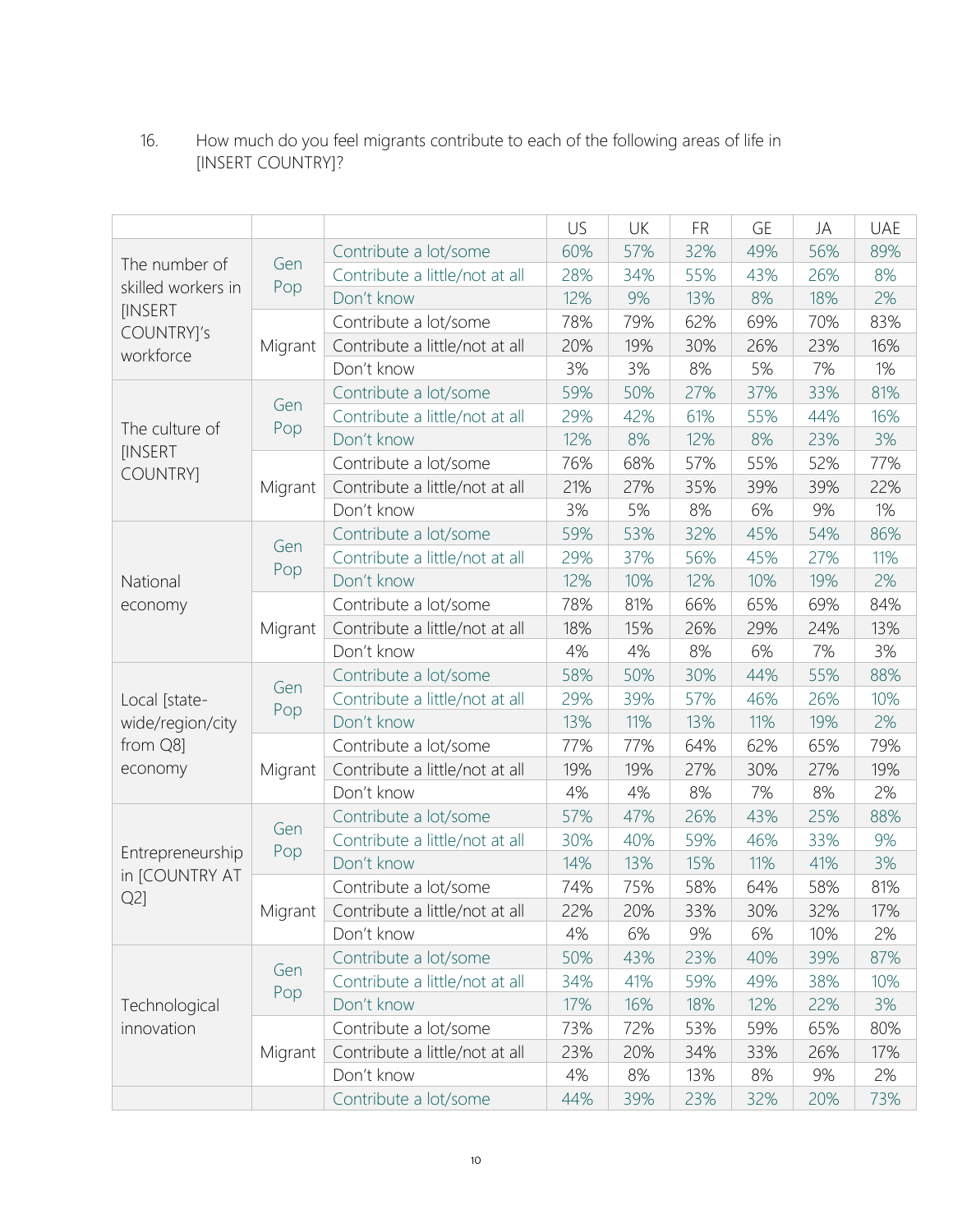|                | Gen                   | Contribute a little/not at all | 39% | 47% | 62% | 57% | 57% | 22% |
|----------------|-----------------------|--------------------------------|-----|-----|-----|-----|-----|-----|
| Politics in    | Don't know<br>Pop     |                                | 17% | 14% | 16% | 11% | 23% | 6%  |
| <b>INSERT</b>  |                       | Contribute a lot/some          | 64% | 58% | 45% | 48% | 40% | 56% |
| <b>COUNTRY</b> | Migrant               | Contribute a little/not at all | 31% | 33% | 44% | 45% | 49% | 35% |
|                |                       | Don't know                     | 4%  | 9%  | 11% | 7%  | 11% | 8%  |
|                |                       | Contribute a lot/some          | 42% | 38% | 23% | 28% | 33% | 82% |
|                | Gen                   | Contribute a little/not at all | 36% | 43% | 59% | 57% | 41% | 14% |
| Environmental  | Pop                   | Don't know                     | 23% | 20% | 19% | 15% | 26% | 4%  |
| Changes        | Contribute a lot/some | 65%                            | 64% | 50% | 52% | 56% | 80% |     |
|                | Migrant               | Contribute a little/not at all | 28% | 25% | 33% | 36% | 33% | 16% |
|                |                       | Don't know                     | 8%  | 12% | 17% | 11% | 11% | 4%  |

## 17. Overall, how needed do you think migrants are in [INSERT COUNTRY]?

|                         |         | US  | UK  | <b>FR</b> | GE  | JA  | <b>UAE</b> |
|-------------------------|---------|-----|-----|-----------|-----|-----|------------|
| <b>Total needed</b>     |         | 71% | 65% | 48%       | 61% | 59% | 95%        |
| <b>Total not needed</b> |         | 21% | 31% | 43%       | 34% | 24% | 3%         |
| Very needed             |         | 34% | 25% | 12%       | 24% | 10% | 66%        |
| Somewhat needed         | Gen Pop | 37% | 39% | 36%       | 37% | 49% | 28%        |
| Not too needed          |         | 13% | 19% | 22%       | 18% | 18% | 2%         |
| Not at all needed       |         | 8%  | 13% | 21%       | 16% | 7%  | 1%         |
| Don't know              |         | 8%  | 4%  | 9%        | 6%  | 17% | 3%         |
| <b>Total needed</b>     |         | 91% | 91% | 77%       | 80% | 83% | 96%        |
| <b>Total not needed</b> |         | 6%  | 7%  | 17%       | 15% | 11% | 3%         |
| Very needed             |         | 48% | 56% | 40%       | 38% | 34% | 66%        |
| Somewhat needed         | Migrant | 43% | 35% | 37%       | 41% | 48% | 31%        |
| Not too needed          |         | 5%  | 6%  | 12%       | 11% | 10% | 2%         |
| Not at all needed       |         | 1%  | 1%  | 4%        | 4%  | 1%  | $\star$    |
| Don't know              |         | 3%  | 2%  | 6%        | 5%  | 6%  | 1%         |

18. Do you think the need for migrants in [INSERT COUNTRY] has increased or decreased in the last five years?

|                                         |         | US  | UK  | FR  | GE  | JA  | <b>UAE</b> |
|-----------------------------------------|---------|-----|-----|-----|-----|-----|------------|
| <b>Total increase</b>                   |         | 34% | 36% | 28% | 46% | 42% | 80%        |
| <b>Total decrease</b>                   |         | 22% | 22% | 29% | 21% | 9%  | 5%         |
| Need for migrants increased a lot       |         | 16% | 13% | 11% | 19% | 10% | 38%        |
| Need for migrants increased some        |         | 19% | 23% | 16% | 26% | 32% | 41%        |
| Need for migrants has remained constant | Gen Pop | 30% | 32% | 25% | 23% | 30% | 12%        |
| Need for migrants decreased some        |         | 12% | 10% | 13% | 10% | 5%  | 4%         |
| Need for migrants decreased a lot       |         | 10% | 11% | 17% | 11% | 4%  | 1%         |
| Don't know                              |         | 14% | 11% | 18% | 10% | 19% | 3%         |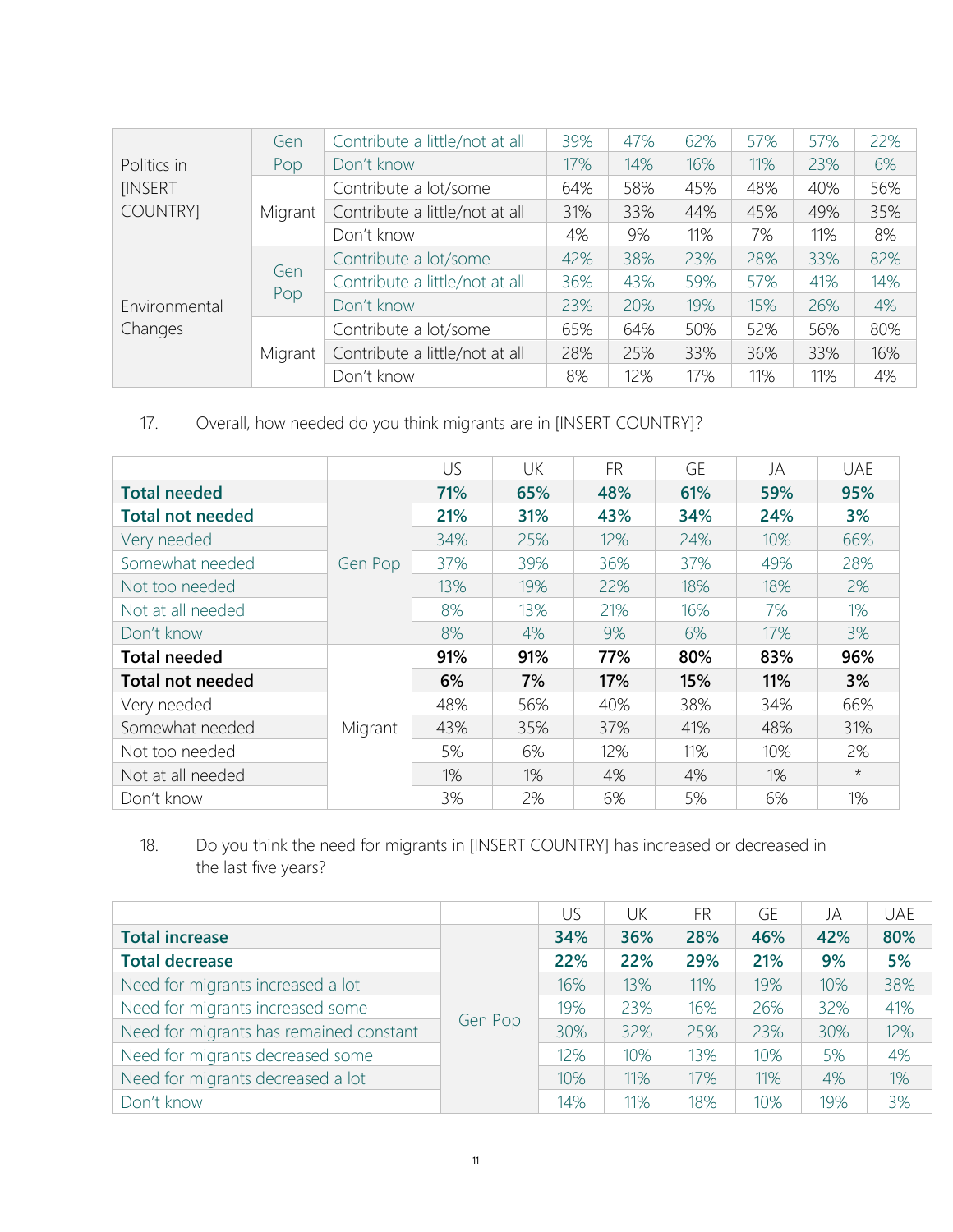| <b>Total increase</b>                   |         | 56% | 63% | 41% | 53% | 65% | 67%     |
|-----------------------------------------|---------|-----|-----|-----|-----|-----|---------|
| <b>Total decrease</b>                   |         | 12% | 10% | 19% | 19% | 8%  | 8%      |
| Need for migrants increased a lot       |         | 19% | 25% | 14% | 20% | 18% | 32%     |
| Need for migrants increased some        |         | 37% | 37% | 26% | 33% | 47% | 35%     |
| Need for migrants has remained constant | Migrant | 27% | 22% | 28% | 22% | 18% | 23%     |
| Need for migrants decreased some        |         | 9%  | 8%  | 11% | 12% | 8%  | 7%      |
| Need for migrants decreased a lot       |         | 3%  | 2%  | 8%  | 7%  | 1%  | $\star$ |
| Don't know                              |         | 5%  | 5%  | 12% | 6%  | 9%  | 2%      |

# **Opportunities for migrants**

19. Which statement comes closest to your view?

|                                                                                    |         | US  | UK  | <b>FR</b> | GE  | JA  | <b>UAE</b> |
|------------------------------------------------------------------------------------|---------|-----|-----|-----------|-----|-----|------------|
| Migrants have LESS opportunity to prosper than<br>those born in [INSERT COUNTRY]   |         | 28% | 28% | 49%       | 33% | 63% | 23%        |
| Migrants have THE SAME opportunity to prosper as<br>those born in [INSERT COUNTRY] | Gen Pop | 44% | 55% | 38%       | 47% | 31% | 59%        |
| Migrants have MORE opportunity to prosper than<br>those born in [INSERT COUNTRY]   |         | 27% | 17% | 14%       | 20% | 7%  | 18%        |
| Migrants have LESS opportunity to prosper than<br>those born in [INSERT COUNTRY]   |         | 28% | 36% | 39%       | 32% | 45% | 22%        |
| Migrants have THE SAME opportunity to prosper as<br>those born in [INSERT COUNTRY] | Migrant | 57% | 54% | 53%       | 56% | 43% | 56%        |
| Migrants have MORE opportunity to prosper than<br>those born in [INSERT COUNTRY]   |         | 16% | 10% | 8%        | 12% | 12% | 21%        |

## 20. To what extent have you been able to achieve each of the following in [COUNTRY]?

|                              |         | US  | UK  | <b>FR</b> | GE  | JA  | <b>UAE</b> |
|------------------------------|---------|-----|-----|-----------|-----|-----|------------|
| Access to education          |         | 76% | 76% | 72%       | 72% | 43% | 81%        |
| Good job opportunities       |         | 72% | 65% | 51%       | 67% | 40% | 87%        |
| Access to quality healthcare |         | 71% | 74% | 73%       | 63% | 48% | 87%        |
| A higher income              | Gen Pop | 60% | 51% | 36%       | 51% | 30% | 83%        |
| Assistance for my family     |         | 54% | 52% | 47%       | 47% | 29% | 84%        |
| Other                        |         | 3%  | 2%  | 2%        | 2%  | 2%  | 2%         |
| None of the above            |         | 9%  | 9%  | 12%       | 11% | 33% | $\star$    |
| Access to education          |         | 61% | 67% | 70%       | 67% | 59% | 63%        |
| Good job opportunities       |         | 66% | 70% | 58%       | 73% | 67% | 77%        |
| Access to quality healthcare | Migrant | 60% | 70% | 78%       | 64% | 68% | 75%        |
| A higher income              |         | 61% | 57% | 52%       | 63% | 56% | 72%        |
| Assistance for my family     |         | 46% | 49% | 58%       | 55% | 54% | 72%        |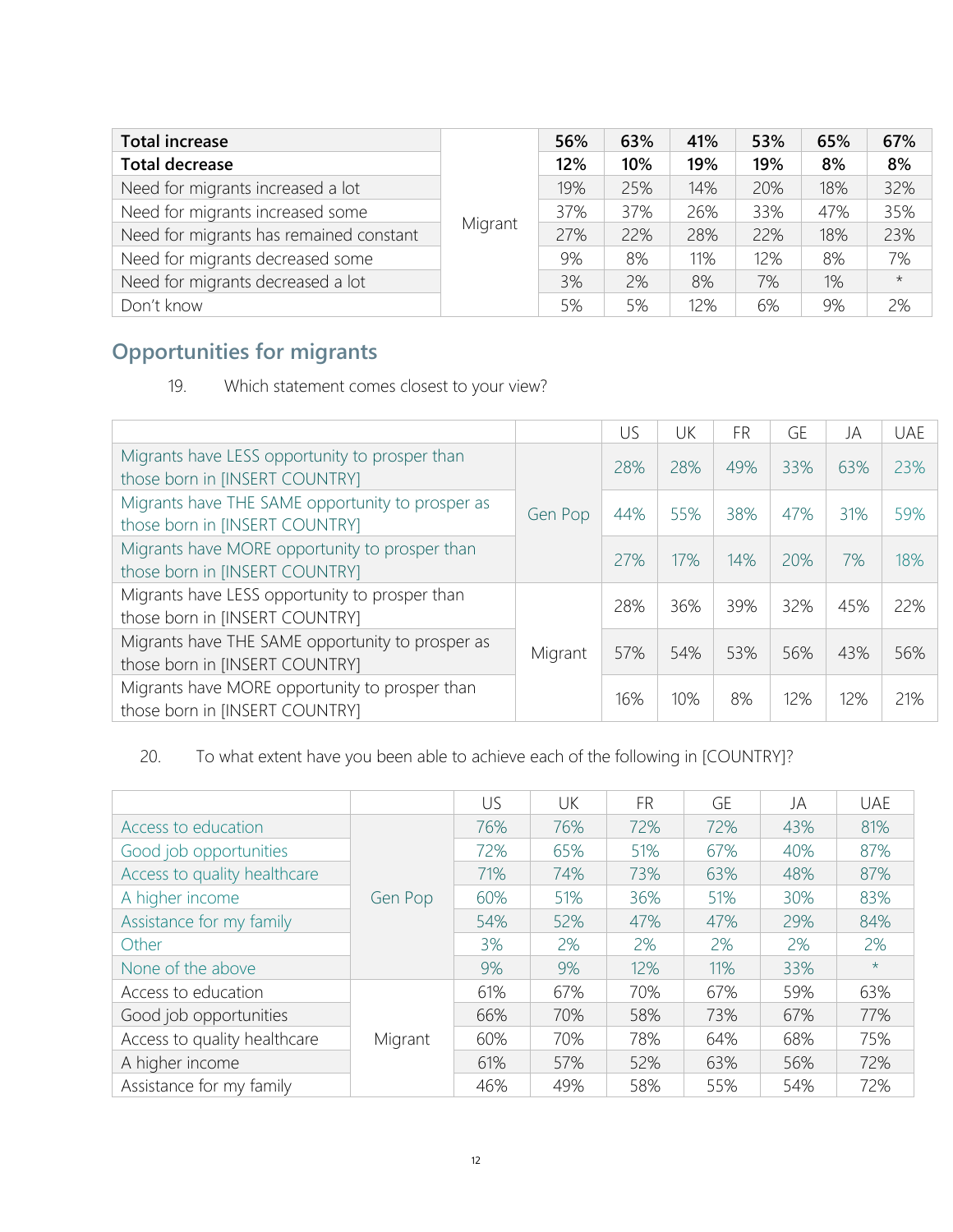| Other                                                      | $\cap$<br>–         | 70/<br>$\mathcal{L}$<br>$ \mu$ .<br>$ \sim$ | $\cap$<br>J 70                | 3%           | $\cap$<br>$\sim$ 70      | $\neg \neg$<br>$\cup$ /V |
|------------------------------------------------------------|---------------------|---------------------------------------------|-------------------------------|--------------|--------------------------|--------------------------|
| above<br>None<br>the<br>$\sim$<br>$\overline{\phantom{a}}$ | $\cap$<br><u> ட</u> | 10/<br>—<br>7 V J                           | $\Gamma$ $\cap$<br>٠,<br>- 70 | $\sim$<br>7C | $\Omega$<br><i>- 1</i> 0 | 10<br>- 7 C              |

21. How important or not do you think each of the following are to the ability of migrants living in [COUNTRY] to flourish?

|                              |         |               | US  | UK  | <b>FR</b> | <b>GE</b> | JA  | UAE   |
|------------------------------|---------|---------------|-----|-----|-----------|-----------|-----|-------|
|                              |         | Important     | 83% | 78% | 72%       | 75%       | 76% | 96%   |
|                              | Gen Pop | Not important | 9%  | 15% | 18%       | 17%       | 11% | 2%    |
| Access to quality healthcare |         | Don't know    | 8%  | 8%  | 10%       | 8%        | 13% | 2%    |
|                              |         | Important     | 91% | 94% | 90%       | 87%       | 83% | 89%   |
|                              | Migrant | Not important | 8%  | 5%  | 7%        | 9%        | 11% | 11%   |
|                              |         | Don't know    | 2%  | 1%  | 4%        | 3%        | 6%  | 1%    |
|                              |         | Important     | 82% | 78% | 68%       | 79%       | 80% | 96%   |
|                              | Gen Pop | Not important | 10% | 14% | 20%       | 14%       | 9%  | 2%    |
| Good job opportunities       |         | Don't know    | 8%  | 8%  | 12%       | 7%        | 12% | 1%    |
|                              |         | Important     | 92% | 93% | 86%       | 89%       | 85% | 91%   |
|                              | Migrant | Not important | 6%  | 6%  | 9%        | 9%        | 10% | 8%    |
|                              |         | Don't know    | 2%  | 2%  | 5%        | 3%        | 5%  | $1\%$ |
|                              |         | Important     | 82% | 80% | 76%       | 79%       | 78% | 96%   |
|                              | Gen Pop | Not important | 10% | 13% | 15%       | 15%       | 10% | 3%    |
| Access to education          |         | Don't know    | 8%  | 8%  | 10%       | 7%        | 12% | 1%    |
|                              |         | Important     | 91% | 91% | 90%       | 87%       | 79% | 91%   |
|                              | Migrant | Not important | 7%  | 7%  | 6%        | 10%       | 15% | 8%    |
|                              |         | Don't know    | 2%  | 2%  | 4%        | 3%        | 6%  | 1%    |
|                              |         | Important     | 80% | 71% | 52%       | 66%       | 72% | 96%   |
|                              | Gen Pop | Not important | 12% | 20% | 33%       | 25%       | 14% | 2%    |
| A higher income              |         | Don't know    | 9%  | 9%  | 14%       | 9%        | 14% | 2%    |
|                              |         | Important     | 90% | 89% | 78%       | 83%       | 81% | 91%   |
|                              | Migrant | Not important | 8%  | 8%  | 16%       | 13%       | 12% | 8%    |
|                              |         | Don't know    | 2%  | 3%  | 6%        | 3%        | 6%  | 1%    |
|                              |         | Important     | 72% | 68% | 64%       | 73%       | 69% | 95%   |
|                              | Gen Pop | Not important | 16% | 20% | 24%       | 18%       | 16% | 3%    |
| Assistance for my family     |         | Don't know    | 13% | 13% | 11%       | 9%        | 14% | 2%    |
|                              |         | Important     | 86% | 85% | 84%       | 85%       | 80% | 91%   |
|                              | Migrant | Not important | 12% | 10% | 11%       | 11%       | 14% | 8%    |
|                              |         | Don't know    | 3%  | 6%  | 6%        | 3%        | 6%  | 1%    |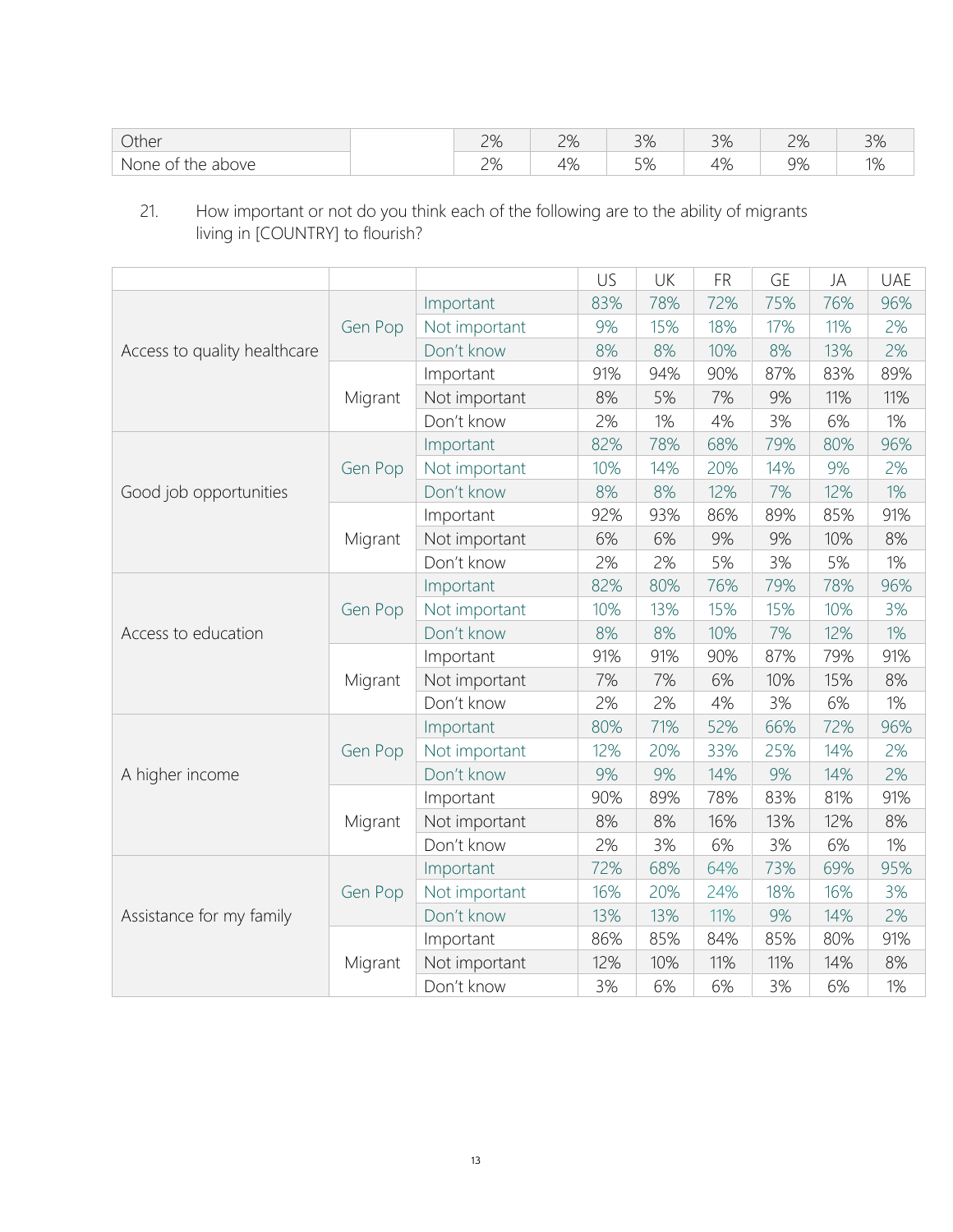# **Spending Habits**

22. Imagine your total monthly income is represented by 100 credits. What proportion of your monthly income, if anything, do you spend on each of the following? Enter 0-100 for each item; total value must sum to 100.

|                          |         | US  | UK  | <b>FR</b> | GE  | JA  | <b>UAE</b> |
|--------------------------|---------|-----|-----|-----------|-----|-----|------------|
| Housing                  |         | 20% | 17% | 20%       | 23% | 13% | 11%        |
| <b>Bills / Utilities</b> |         | 18% | 20% | 15%       | 12% | 11% | 10%        |
| Groceries                |         | 17% | 19% | 20%       | 20% | 24% | 11%        |
| Transportation           |         | 9%  | 7%  | 7%        | 6%  | 6%  | 8%         |
| Healthcare               |         | 8%  | 5%  | 9%        | 8%  | 7%  | 8%         |
| Savings / Retirement     | Gen Pop | 7%  | 8%  | 5%        | 8%  | 11% | 13%        |
| Restaurants              |         | 6%  | 5%  | 5%        | 5%  | 5%  | 8%         |
| Entertainment            |         | 6%  | 6%  | 6%        | 6%  | 9%  | 8%         |
| Miscellaneous            |         | 5%  | 6%  | 4%        | 5%  | 6%  | 5%         |
| Education                |         | 4%  | 4%  | 6%        | 4%  | 5%  | 9%         |
| Remittance               |         | 2%  | 3%  | 3%        | 3%  | 2%  | 10%        |
| Housing                  |         | 15% | 18% | 19%       | 20% | 14% | 13%        |
| Bills / Utilities        |         | 11% | 14% | 12%       | 10% | 10% | 9%         |
| Groceries                |         | 12% | 14% | 17%       | 15% | 14% | 11%        |
| Transportation           |         | 8%  | 7%  | 7%        | 7%  | 8%  | 8%         |
| Healthcare               |         | 9%  | 6%  | 9%        | 8%  | 9%  | 8%         |
| Savings / Retirement     | Migrant | 10% | 9%  | 6%        | 9%  | 11% | 10%        |
| Restaurants              |         | 7%  | 6%  | 5%        | 6%  | 7%  | 8%         |
| Entertainment            |         | 7%  | 7%  | 6%        | 7%  | 7%  | 8%         |
| Miscellaneous            |         | 6%  | 5%  | 5%        | 6%  | 5%  | 5%         |
| Education                |         | 8%  | 6%  | 7%        | 6%  | 8%  | 9%         |
| Remittance               |         | 7%  | 7%  | 6%        | 6%  | 7%  | 11%        |

23. Do you access financial services mostly in person, mostly digitally, or a mixture of both?

|                           |         | US  | UK  | <b>FR</b> | GE  | JA  | <b>UAE</b> |
|---------------------------|---------|-----|-----|-----------|-----|-----|------------|
| Mostly digitally (online) |         | 43% | 58% | 43%       | 46% | 37% | 28%        |
| Mostly in person          | Gen Pop | 27% | 21% | 24%       | 23% | 27% | 11%        |
| Mixture of both           |         | 31% | 21% | 33%       | 31% | 37% | 60%        |
| Mostly digitally (online) |         | 48% | 49% | 44%       | 43% | 36% | 31%        |
| Mostly in person          | Migrant | 17% | 12% | 21%       | 18% | 18% | 15%        |
| Mixture of both           |         | 36% | 38% | 35%       | 40% | 46% | 54%        |

24. Do you shop mostly online, mostly in person, or a mixture of both?

| - - | <u>o v vod snop mostry ommoninostry in polsony or a mintere or both.</u> |  |     |             |  |
|-----|--------------------------------------------------------------------------|--|-----|-------------|--|
|     |                                                                          |  | - - | ◡<br>$\sim$ |  |
|     |                                                                          |  |     |             |  |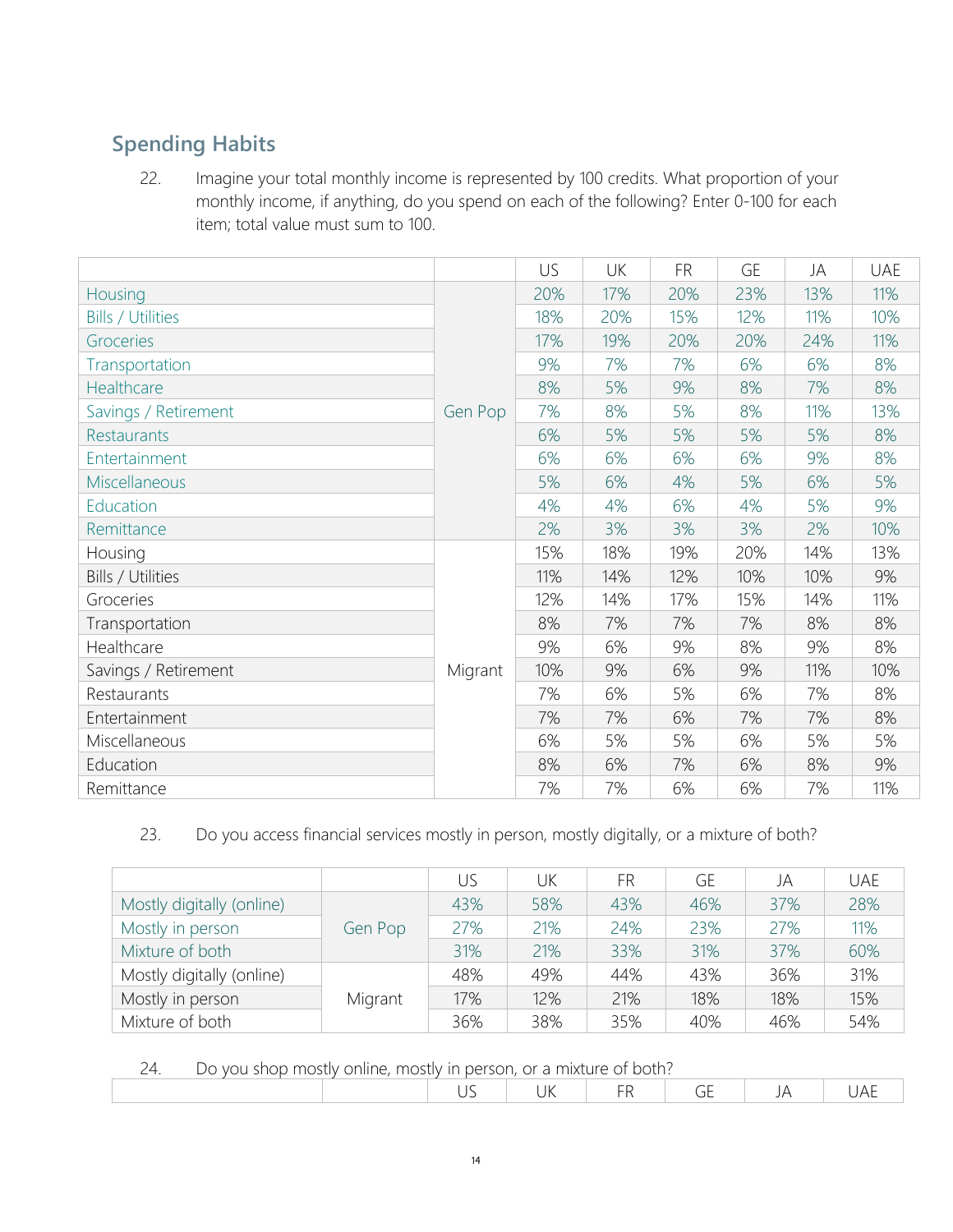| Mostly online    |         | 22% | 33% | 16% | 22% | 15% | 23% |
|------------------|---------|-----|-----|-----|-----|-----|-----|
| Mostly in person | Gen Pop | 34% | 29% | 43% | 27% | 39% | 10% |
| Mixture of both  |         | 45% | 39% | 41% | 51% | 46% | 67% |
| Mostly online    |         | 30% | 22% | 19% | 25% | 25% | 23% |
| Mostly in person | Migrant | 24% | 24% | 37% | 21% | 23% | 18% |
| Mixture of both  |         | 46% | 54% | 44% | 55% | 53% | 59% |

# **Technology Use**

25. How often do you use each of the following sources?

|                     |         |              | US  | UK  | <b>FR</b> | <b>GE</b> | JA  | <b>UAE</b>      |
|---------------------|---------|--------------|-----|-----|-----------|-----------|-----|-----------------|
|                     |         | Frequently   | 63% | 59% | 56%       | 42%       | 17% | 69%             |
|                     | Gen Pop | Occasionally | 12% | 11% | 13%       | 14%       | 8%  | 13%             |
|                     |         | Rarely/Never | 24% | 30% | 31%       | 44%       | 75% | 19%             |
| Facebook            |         | Frequently   | 61% | 64% | 59%       | 57%       | 43% | 73%             |
|                     | Migrant | Occasionally | 17% | 15% | 14%       | 13%       | 19% | 13%             |
|                     |         | Rarely/Never | 23% | 21% | 27%       | 30%       | 38% | 13%             |
|                     |         | Frequently   | 53% | 51% | 45%       | 58%       | 41% | 52%             |
|                     | Gen Pop | Occasionally | 16% | 20% | 18%       | 16%       | 10% | 27%             |
|                     |         | Rarely/Never | 31% | 29% | 37%       | 26%       | 48% | 21%             |
| Local television    |         | Frequently   | 52% | 43% | 44%       | 50%       | 42% | 48%             |
|                     | Migrant | Occasionally | 22% | 20% | 22%       | 20%       | 15% | 23%             |
|                     |         | Rarely/Never | 26% | 38% | 34%       | 30%       | 43% | 29%             |
|                     |         | Frequently   | 48% | 61% | 72%       | 60%       | 64% | $\perp$ $\perp$ |
|                     | Gen Pop | Occasionally | 18% | 18% | 10%       | 13%       | 9%  | $-1$            |
| National television |         | Rarely/Never | 35% | 21% | 18%       | 27%       | 27% | $ -$            |
|                     | Migrant | Frequently   | 52% | 46% | 58%       | 49%       | 44% | $- -$           |
|                     |         | Occasionally | 22% | 21% | 18%       | 21%       | 16% | $-\,-$          |
|                     |         | Rarely/Never | 27% | 34% | 24%       | 29%       | 40% | $- -$           |
|                     |         | Frequently   | 46% | 41% | 35%       | 36%       | 45% | 88%             |
|                     | Gen Pop | Occasionally | 21% | 22% | 25%       | 23%       | 19% | 7%              |
| YouTube             |         | Rarely/Never | 33% | 37% | 40%       | 41%       | 36% | 5%              |
|                     |         | Frequently   | 61% | 62% | 58%       | 65%       | 61% | 78%             |
|                     | Migrant | Occasionally | 21% | 19% | 21%       | 18%       | 18% | 11%             |
|                     |         | Rarely/Never | 18% | 19% | 21%       | 17%       | 21% | 11%             |
| Online news         |         | Frequently   | 44% | 50% | 46%       | 52%       | 63% | 61%             |
|                     | Gen Pop | Occasionally | 20% | 20% | 21%       | 20%       | 10% | 21%             |
|                     |         | Rarely/Never | 37% | 30% | 33%       | 28%       | 27% | 18%             |
|                     |         | Frequently   | 57% | 52% | 50%       | 57%       | 55% | 71%             |
|                     | Migrant | Occasionally | 22% | 21% | 20%       | 21%       | 17% | 15%             |
|                     |         | Rarely/Never | 21% | 27% | 29%       | 22%       | 28% | 14%             |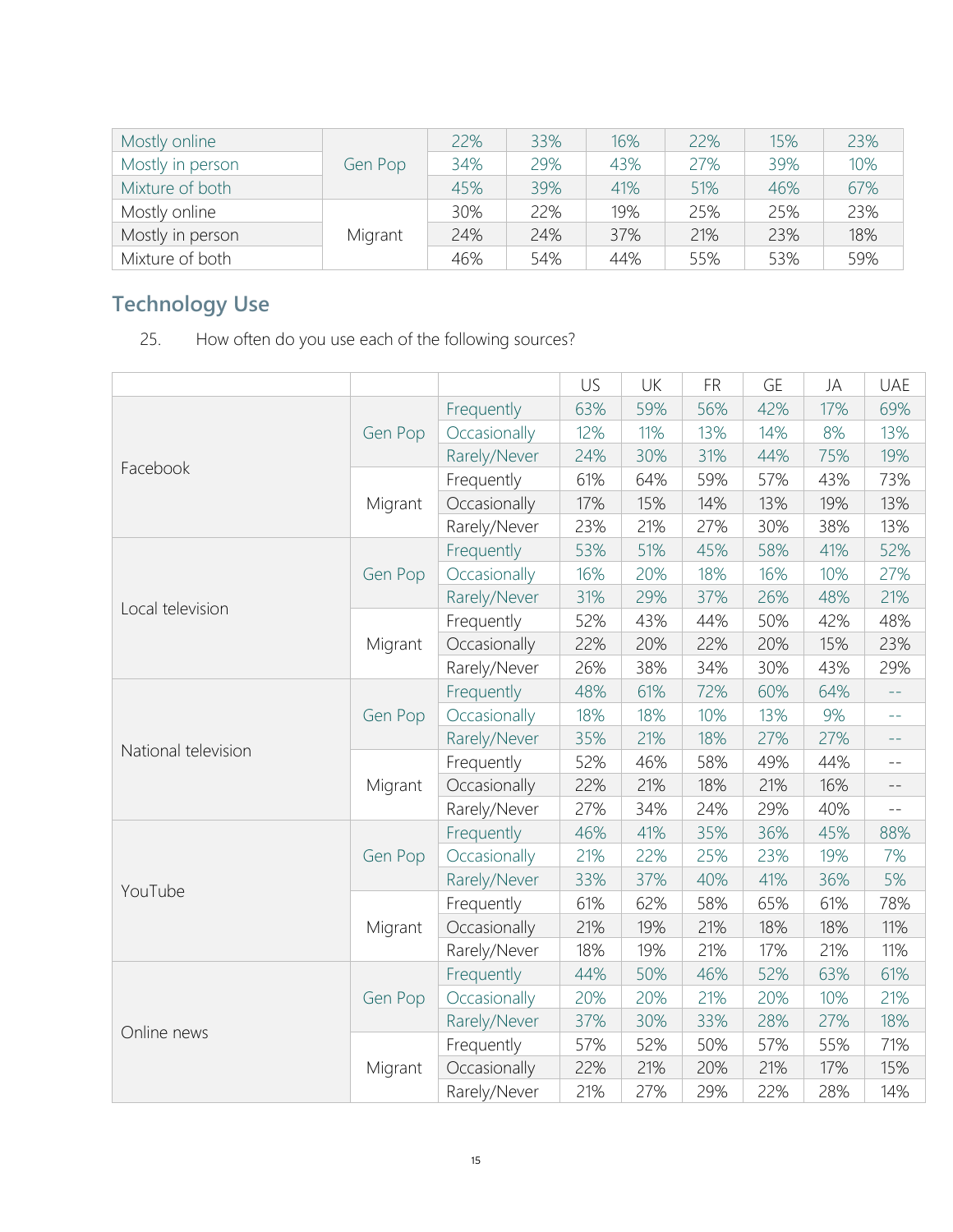|                 |         | Frequently   | 32% | 36% | 31% | 34% | 26% | 83% |
|-----------------|---------|--------------|-----|-----|-----|-----|-----|-----|
|                 | Gen Pop | Occasionally | 10% | 11% | 12% | 9%  | 8%  | 10% |
| Instagram       |         | Rarely/Never | 58% | 53% | 57% | 57% | 66% | 8%  |
|                 |         | Frequently   | 51% | 48% | 45% | 56% | 47% | 67% |
|                 | Migrant | Occasionally | 17% | 16% | 14% | 10% | 14% | 15% |
|                 |         | Rarely/Never | 32% | 37% | 41% | 33% | 39% | 18% |
|                 |         | Frequently   | 24% | 28% | 17% | 13% | 28% | 50% |
|                 | Gen Pop | Occasionally | 9%  | 12% | 9%  | 9%  | 9%  | 20% |
| Twitter         |         | Rarely/Never | 67% | 60% | 74% | 78% | 63% | 29% |
|                 |         | Frequently   | 44% | 29% | 27% | 29% | 43% | 56% |
|                 | Migrant | Occasionally | 18% | 17% | 15% | 15% | 16% | 19% |
|                 |         | Rarely/Never | 38% | 54% | 58% | 56% | 42% | 25% |
|                 |         | Frequently   | 22% | 22% | 20% | 17% | 13% | 67% |
|                 | Gen Pop | Occasionally | 10% | 9%  | 6%  | 8%  | 5%  | 13% |
|                 |         | Rarely/Never | 68% | 70% | 74% | 76% | 82% | 20% |
| TikTok          |         | Frequently   | 33% | 28% | 34% | 37% | 29% | 57% |
|                 | Migrant | Occasionally | 14% | 10% | 12% | 13% | 14% | 14% |
|                 |         | Rarely/Never | 53% | 62% | 54% | 50% | 57% | 29% |
|                 |         | Frequently   | 21% | 22% | 23% | 12% | 5%  | 54% |
|                 | Gen Pop | Occasionally | 8%  | 9%  | 11% | 6%  | 3%  | 19% |
|                 |         | Rarely/Never | 71% | 68% | 67% | 82% | 93% | 28% |
| Snapchat        |         | Frequently   | 39% | 25% | 31% | 29% | 18% | 50% |
|                 | Migrant | Occasionally | 16% | 13% | 11% | 12% | 14% | 14% |
|                 |         | Rarely/Never | 46% | 62% | 59% | 59% | 68% | 36% |
|                 |         | Frequently   | 15% | 20% | 16% | 27% | 40% | 29% |
|                 | Gen Pop | Occasionally | 12% | 18% | 14% | 18% | 8%  | 29% |
|                 |         | Rarely/Never | 73% | 62% | 69% | 55% | 52% | 42% |
| Print newspaper |         | Frequently   | 35% | 18% | 20% | 24% | 28% | 38% |
|                 | Migrant | Occasionally | 18% | 23% | 13% | 25% | 13% | 24% |
|                 |         | Rarely/Never | 48% | 59% | 67% | 51% | 59% | 38% |
|                 |         | Frequently   | 15% | 49% | 31% | 68% | 4%  | 82% |
|                 | Gen Pop | Occasionally | 6%  | 15% | 16% | 11% | 3%  | 7%  |
|                 |         | Rarely/Never | 79% | 36% | 53% | 21% | 93% | 11% |
| WhatsApp        |         | Frequently   | 44% | 64% | 59% | 76% | 29% | 82% |
|                 | Migrant | Occasionally | 13% | 12% | 13% | 12% | 13% | 10% |
|                 |         | Rarely/Never | 42% | 24% | 28% | 12% | 58% | 8%  |
|                 |         | Frequently   | 14% | 15% | 7%  | 9%  | 6%  | 30% |
|                 | Gen Pop | Occasionally | 14% | 13% | 9%  | 11% | 4%  | 17% |
|                 |         | Rarely/Never | 72% | 72% | 84% | 80% | 90% | 52% |
| Podcasts        |         | Frequently   | 33% | 22% | 13% | 26% | 21% | 42% |
|                 | Migrant | Occasionally | 21% | 21% | 17% | 19% | 14% | 17% |
|                 |         | Rarely/Never | 45% | 58% | 70% | 55% | 65% | 41% |
|                 |         |              |     |     |     |     |     |     |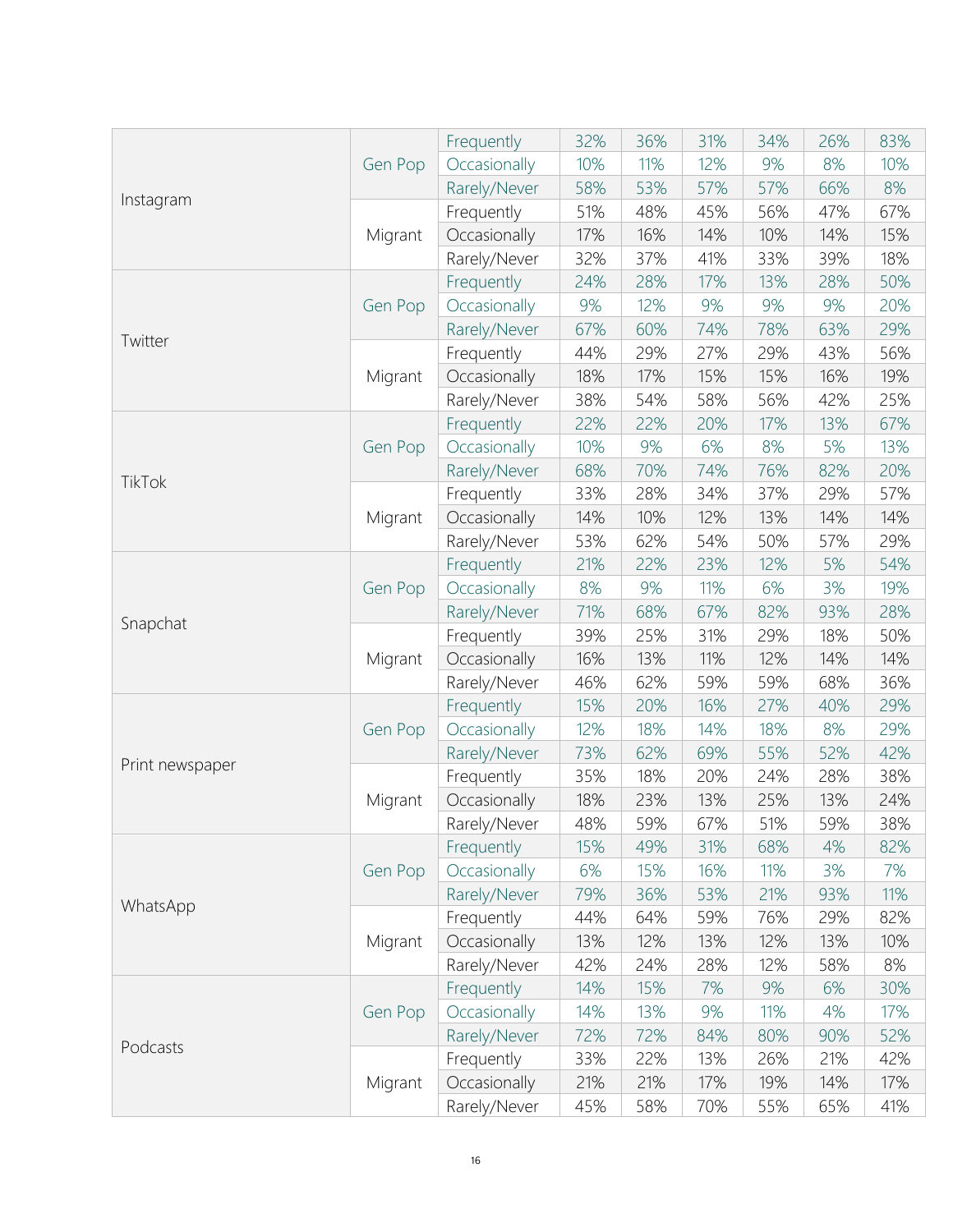|           |         | Frequently   | 12%   | 12%   | 6%    | 6%                | 4%  | 29%             |
|-----------|---------|--------------|-------|-------|-------|-------------------|-----|-----------------|
|           | Gen Pop | Occasionally | 10%   | 9%    | 5%    | 5%                | 2%  | 14%             |
|           |         | Rarely/Never | 77%   | 79%   | 89%   | 89%               | 94% | 56%             |
| Reddit    |         | Frequently   | 34%   | 19%   | 13%   | 19%               | 19% | 36%             |
|           | Migrant | Occasionally | 17%   | 14%   | 8%    | 14%               | 15% | 21%             |
|           |         | Rarely/Never | 49%   | 67%   | 79%   | 67%               | 66% | 43%             |
|           |         | Frequently   | 10%   | 14%   | 9%    | 7%                | 5%  | 34%             |
|           | Gen Pop | Occasionally | 9%    | 11%   | 9%    | 8%                | 2%  | 23%             |
|           |         | Rarely/Never | 82%   | 75%   | 82%   | 85%               | 93% | 43%             |
| LinkedIn  |         | Frequently   | 32%   | 23%   | 21%   | 24%               | 18% | 49%             |
|           | Migrant | Occasionally | 23%   | 18%   | 14%   | 14%               | 18% | 24%             |
|           |         | Rarely/Never | 45%   | 59%   | 66%   | 62%               | 64% | 27%             |
|           |         | Frequently   | 7%    | 8%    | 5%    | 5%                | 4%  | 23%             |
|           | Gen Pop | Occasionally | 5%    | 7%    | 4%    | 3%                | 2%  | 14%             |
|           |         | Rarely/Never | 88%   | 85%   | 91%   | 92%               | 94% | 63%             |
| Clubhouse | Migrant | Frequently   | 28%   | 12%   | 9%    | 17%               | 11% | 30%             |
|           |         | Occasionally | 15%   | 11%   | 9%    | 12%               | 11% | 20%             |
|           |         | Rarely/Never | 57%   | 77%   | 82%   | 71%               | 78% | 50%             |
|           |         | Frequently   | $ -$  | $ -$  | $ -$  | $\perp$ $\perp$   | 55% | $ -$            |
|           | Gen Pop | Occasionally | $-1$  | $-1$  | $-1$  | $ -$              | 11% | $-1$            |
| Line      |         | Rarely/Never | $- -$ | $ -$  | $- -$ | $- -$             | 34% | $\perp$ $\perp$ |
|           |         | Frequently   | $- -$ | $ -$  | $-$   | $-$               | 57% | $- -$           |
|           | Migrant | Occasionally | $- -$ | $--$  | $- -$ | $\qquad \qquad -$ | 18% | $- -$           |
|           |         | Rarely/Never | $- -$ | $- -$ | $- -$ | $- -$             | 25% | $- -$           |
|           |         | Frequently   | $ -$  | $ -$  | $ -$  | $ -$              | 6%  | $- -$           |
|           | Gen Pop | Occasionally | $ -$  | $ -$  | $ -$  | $ -$              | 4%  | $ -$            |
|           |         | Rarely/Never | $- -$ | $ -$  | $ -$  | $ -$              | 90% | $- -$           |
| Skype     |         | Frequently   | $- -$ | $- -$ | $- -$ | $- -$             | 19% | $- -$           |
|           | Migrant | Occasionally | $- -$ | $- -$ | $- -$ | $- -$             | 18% | $--$            |
|           |         | Rarely/Never | $- -$ | $- -$ | $- -$ | $-$               | 64% | $- -$           |

# 26. How familiar are you with cryptocurrencies?

|                         |         | US  | UΚ  | <b>FR</b> | GE  | JA  | <b>UAE</b> |
|-------------------------|---------|-----|-----|-----------|-----|-----|------------|
| <b>Total familiar</b>   |         | 37% | 37% | 21%       | 27% | 20% | 76%        |
| <b>Total unfamiliar</b> |         | 63% | 63% | 79%       | 73% | 80% | 24%        |
| Very familiar           |         | 15% | 13% | 6%        | 7%  | 4%  | 40%        |
| Somewhat familiar       | Gen Pop | 22% | 24% | 14%       | 20% | 16% | 36%        |
| A little familiar       |         | 28% | 28% | 45%       | 23% | 26% | 19%        |
| Not at all familiar     |         | 36% | 35% | 34%       | 50% | 55% | 5%         |
| <b>Total familiar</b>   |         | 57% | 47% | 32%       | 57% | 51% | 78%        |
| <b>Total unfamiliar</b> | Migrant | 43% | 53% | 68%       | 43% | 49% | 22%        |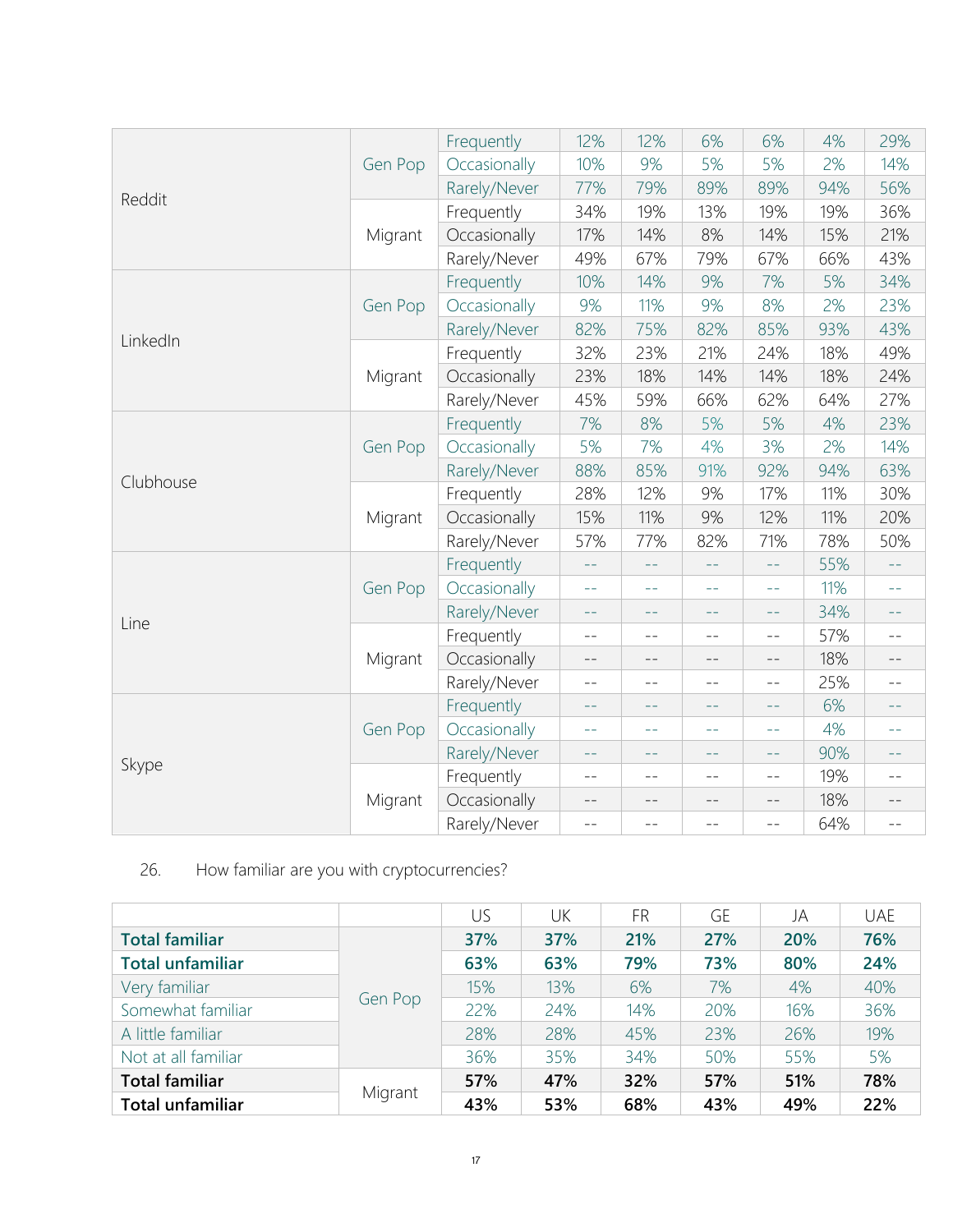| Very familiar       | 23% | 17% | 13% | 21% | 18% | 37% |
|---------------------|-----|-----|-----|-----|-----|-----|
| Somewhat familiar   | 34% | 31% | 18% | 35% | 34% | 41% |
| A little familiar   | 22% | 29% | 43% | 22% | 26% | 18% |
| Not at all familiar | 21% | 24% | 25% | 21% | 23% | 5%  |

### 27. Do you currently, or have you ever, owned cryptocurrency?

|           |         | US  | UK  | FR  | GE  | JA  | UAE |
|-----------|---------|-----|-----|-----|-----|-----|-----|
| Yes       |         | 24% | 24% | 17% | 19% | 15% | 44% |
| <b>No</b> | Gen Pop | 76% | 76% | 83% | 82% | 85% | 56% |
| Yes       |         | 26% | 29% | 23% | 34% | 31% | 54% |
| No        | Migrant | 74% | 71% | 77% | 66% | 69% | 46% |

28. [IF Q27:YES] For what reason(s) do you own cryptocurrency? Please select all that apply.

|                             |         | US      | UK  | <b>FR</b> | GE  | JA      | uae   |
|-----------------------------|---------|---------|-----|-----------|-----|---------|-------|
| Investment return           |         | 13%     | 12% | 6%        | 7%  | 7%      | 27%   |
| Making purchases            |         | 7%      | 7%  | 4%        | 4%  | 2%      | 20%   |
| Asset diversification       |         | 7%      | 7%  | 6%        | 6%  | 6%      | 19%   |
| Safe store investment value |         | 7%      | 7%  | 5%        | 6%  | 5%      | 19%   |
| Peer-to-Peer payment        | Gen Pop | 6%      | 6%  | 4%        | 4%  | 2%      | 14%   |
| Avoid Fees/Tax              |         | 5%      | 5%  | 4%        | 4%  | 3%      | 12%   |
| Other                       |         | 1%      | 1%  | $- -$     | 1%  | $\star$ | $- -$ |
| Don't own cryptocurrency    |         | 76%     | 76% | 83%       | 82% | 85%     | 56%   |
| Investment return           |         | 14%     | 15% | 10%       | 14% | 18%     | 34%   |
| Making purchases            |         | 10%     | 7%  | 8%        | 10% | 9%      | 22%   |
| Asset diversification       |         | 8%      | 9%  | 9%        | 14% | 13%     | 28%   |
| Safe store investment value |         | 11%     | 9%  | 8%        | 12% | 12%     | 30%   |
| Peer-to-Peer payment        | Migrant | 7%      | 6%  | 7%        | 8%  | 6%      | 21%   |
| Avoid Fees/Tax              |         | 5%      | 4%  | 5%        | 8%  | 5%      | 16%   |
| Other                       |         | $\star$ | 1%  | 1%        | 1%  | 1%      | 1%    |
| Don't own cryptocurrency    |         | 74%     | 71% | 77%       | 66% | 69%     | 46%   |

### 29. [IF Q27:YES] How often do you buy/sell/use cryptocurrencies in your day-to-day life?

|                            |         | US    | UK  | FR   | GE  | JA  | <b>UAE</b> |
|----------------------------|---------|-------|-----|------|-----|-----|------------|
| Daily                      |         | 5%    | 4%  | 3%   | 2%  | 2%  | 10%        |
| Few times a week           |         | 7%    | 7%  | 4%   | 3%  | 3%  | 16%        |
| Few times a month          |         | 6%    | 7%  | 6%   | 6%  | 5%  | 12%        |
| Few times a year           | Gen Pop | 4%    | 5%  | 4%   | 5%  | 5%  | 5%         |
| don't use cryptocurrencies |         | $1\%$ | 1%  | $ -$ | 2%  | 1%  | $\star$    |
| Don't own cryptocurrency   |         | 76%   | 76% | 83%  | 82% | 85% | 56%        |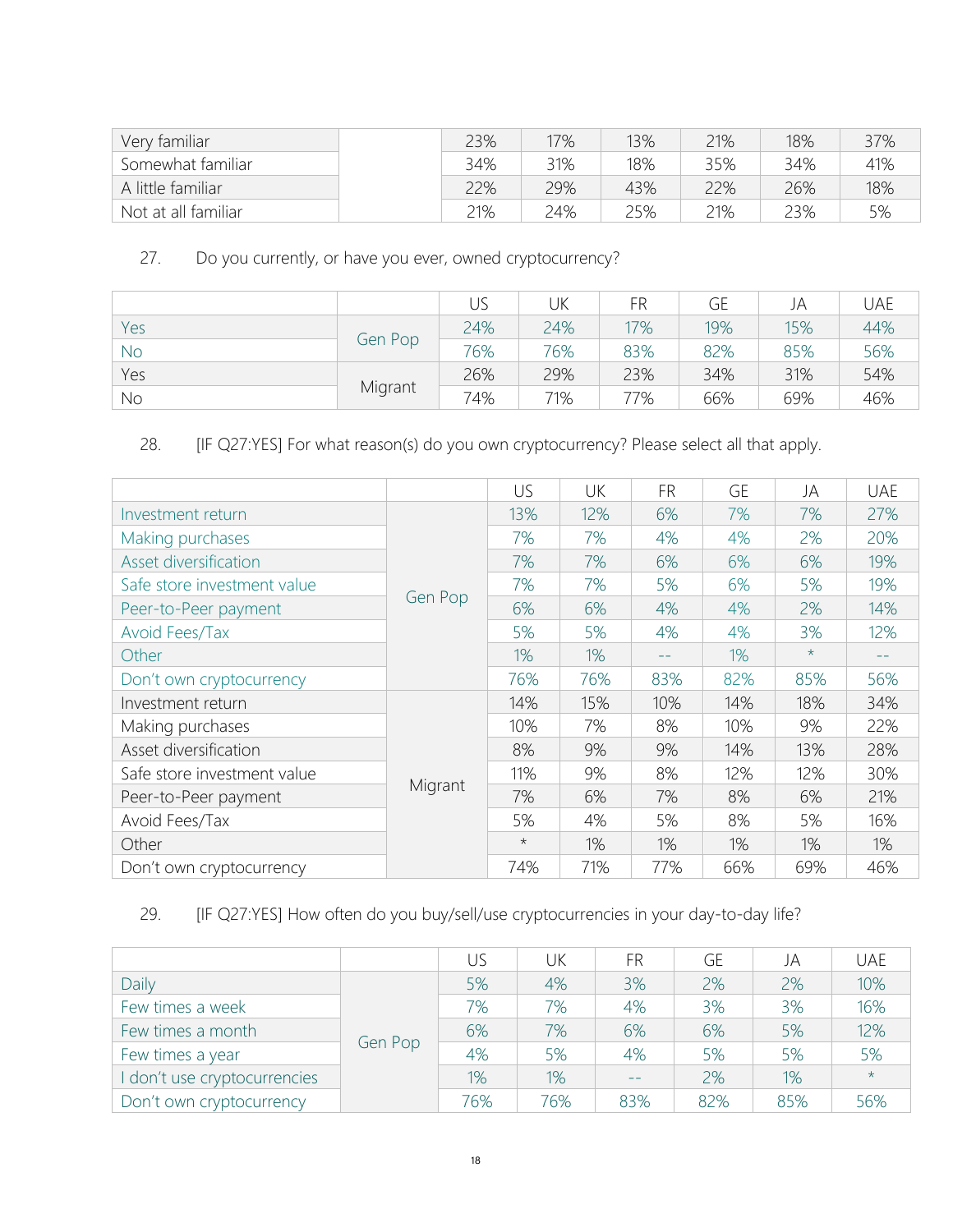| Daily                        |         | 3%  | 2%  | 2%  | 4%         | 2%  | 8%    |
|------------------------------|---------|-----|-----|-----|------------|-----|-------|
| Few times a week             |         | 7%  | 10% | 5%  | 8%         | 12% | 18%   |
| Few times a month            |         | 7%  | 7%  | 9%  | 13%        | 8%  | 20%   |
| Few times a year             | Migrant | 8%  | 8%  | 6%  | 9%         | 8%  | 6%    |
| I don't use cryptocurrencies |         | 1%  | 1%  | 1%  | $^{\star}$ | 1%  | $1\%$ |
| Don't own cryptocurrency     |         | 74% | 71% | 77% | 66%        | 69% | 46%   |

30. [IF Q29:Daily, Few times a week, few times a month, few times a year] Which cryptocurrencies do you buy/sell/use in your day-to-day life? Please select all that apply.

|                              |         | US      | UK      | <b>FR</b> | <b>GE</b> | JA      | <b>UAE</b> |
|------------------------------|---------|---------|---------|-----------|-----------|---------|------------|
| <b>Bitcoin</b>               |         | 14%     | 11%     | 9%        | 10%       | 7%      | 28%        |
| Ethereum                     |         | 9%      | 8%      | 5%        | 6%        | 3%      | 17%        |
| Dogecoin                     |         | 7%      | 6%      | 4%        | 3%        | 1%      | 13%        |
| Litecoin                     |         | 6%      | 6%      | 3%        | 4%        | 2%      | 14%        |
| <b>Bitcoin Cash</b>          |         | 6%      | 6%      | 4%        | 3%        | 3%      | 16%        |
| Siba Inu Token               |         | 4%      | 4%      | 2%        | 2%        | 1%      | 9%         |
| Solana                       |         | 4%      | 3%      | 4%        | 3%        | 2%      | 8%         |
| <b>XRP</b>                   |         | 3%      | 4%      | 1%        | 2%        | 3%      | 8%         |
| Cardano                      | Gen Pop | 3%      | 4%      | 3%        | 3%        | 1%      | 9%         |
| <b>Binance Coin</b>          |         | 3%      | 5%      | 3%        | 3%        | 2%      | 12%        |
| Tether                       |         | 3%      | 3%      | 1%        | 2%        | 2%      | 7%         |
| Chainlink                    |         | 2%      | 3%      | 2%        | 1%        | 1%      | 6%         |
| Polkadot                     |         | 2%      | 2%      | 2%        | $1\%$     | $1\%$   | 7%         |
| Other                        |         | $\star$ | $\star$ | $\star$   | $1\%$     | $\star$ | 1%         |
| None of the above            |         | 1%      | $\star$ | 1%        | $\star$   | 1%      | $\star$    |
| I don't use cryptocurrencies |         | $1\%$   | $1\%$   | $\star$   | 2%        | 1%      | $\star$    |
| Don't own cryptocurrency     |         | 76%     | 76%     | 83%       | 82%       | 85%     | 56%        |
| <b>Bitcoin</b>               |         | 14%     | 16%     | 14%       | 22%       | 19%     | 34%        |
| Ethereum                     |         | 7%      | 9%      | 10%       | 13%       | 10%     | 17%        |
| Dogecoin                     |         | 6%      | 6%      | 7%        | 8%        | 4%      | 21%        |
| Litecoin                     |         | 5%      | 6%      | 5%        | 9%        | 4%      | 16%        |
| <b>Bitcoin Cash</b>          |         | 8%      | 7%      | 5%        | 7%        | 7%      | 16%        |
| Siba Inu Token               |         | 4%      | 4%      | 4%        | 6%        | 3%      | 11%        |
| Solana                       | Migrant | 3%      | 3%      | 4%        | 4%        | 3%      | 7%         |
| <b>XRP</b>                   |         | 3%      | 3%      | 4%        | 6%        | 8%      | 12%        |
| Cardano                      |         | 3%      | 5%      | 3%        | 5%        | 4%      | 11%        |
| <b>Binance Coin</b>          |         | 5%      | 4%      | 6%        | 6%        | 8%      | 16%        |
| Tether                       |         | 3%      | 3%      | 3%        | 4%        | 3%      | 8%         |
| Chainlink                    |         | 2%      | 2%      | 1%        | 3%        | 2%      | 4%         |
| Polkadot                     |         | 2%      | 3%      | 3%        | 4%        | 2%      | 8%         |
| Other                        |         | $1\%$   | $1\%$   | 1%        | 1%        | $\star$ | 1%         |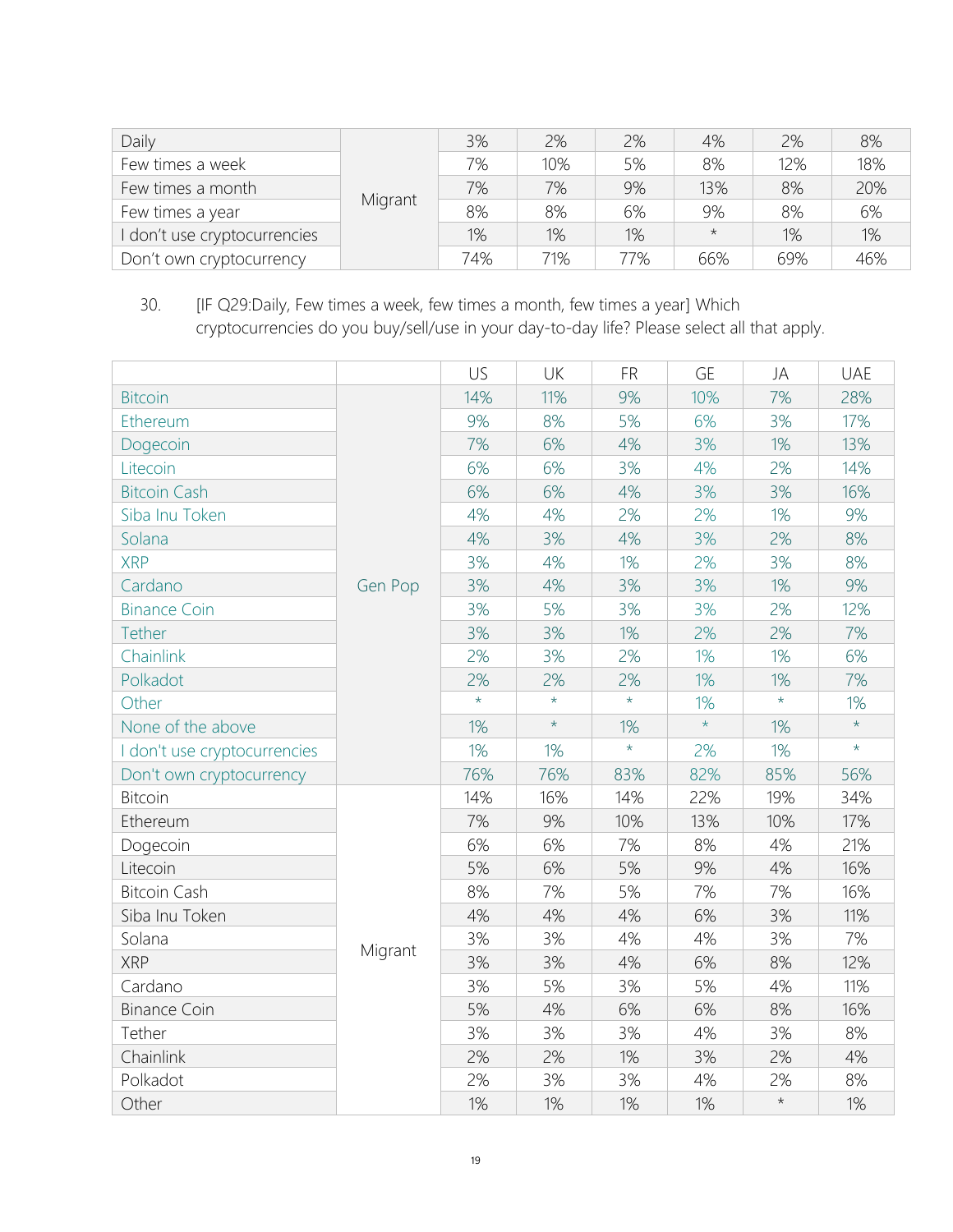| None of the above          | 1% | $\qquad \qquad -$ |       |     |     |     |
|----------------------------|----|-------------------|-------|-----|-----|-----|
| don't use cryptocurrencies | 1% | 1%                | $1\%$ |     | 1%  | 1%  |
| Don't own cryptocurrency   | 4% | 71%               | 77%   | 66% | 69% | 46% |

# **Demographics**

Finally, a few questions for demographic purposes only…

31. What is your gender?

|                         |         | US      | UK      | <b>FR</b> | GE      | JA      | <b>UAE</b> |
|-------------------------|---------|---------|---------|-----------|---------|---------|------------|
| Male                    |         | 48%     | 48%     | 48%       | 49%     | 50%     | 68%        |
| Female                  |         | 51%     | 51%     | 52%       | 51%     | 49%     | 31%        |
| Non-binary              | Gen Pop | $\star$ | 1%      | $\star$   | $\star$ | $\star$ |            |
| Prefer to self-describe |         | $\star$ | $ -$    |           |         |         | $\star$    |
| Prefer not to say       |         | 1%      | $\star$ | $\star$   | $- -$   | 1%      | 1%         |
| Male                    |         | 54%     | 53%     | 51%       | 49%     | 58%     | 73%        |
| Female                  |         | 45%     | 47%     | 48%       | 50%     | 38%     | 26%        |
| Non-binary              | Migrant | $\star$ | $\star$ | 1%        |         | 1%      | $\star$    |
| Prefer to self-describe |         | --      | --      |           | $\star$ | $- -$   |            |
| Prefer not to say       |         | 1%      |         | $\star$   | 1%      | 3%      | $\star$    |

### 32. Which of the following best describes the area that you live in?

|          |         | US  | UΚ  | FR  | GE  | JA  | <b>UAE</b> |
|----------|---------|-----|-----|-----|-----|-----|------------|
| Urban    |         | 30% | 30% | 40% | 41% | 35% | 79%        |
| Suburban | Gen Pop | 44% | 48% | 24% | 30% | 47% | 12%        |
| Rural    |         | 26% | 22% | 35% | 29% | 18% | 9%         |
| Urban    |         | 40% | 53% | 49% | 55% | 56% | 70%        |
| Suburban | Migrant | 52% | 36% | 31% | 30% | 34% | 18%        |
| Rural    |         | 7%  | 11% | 20% | 15% | 10% | 11%        |

### 33. [IF US] What is your annual household income before taxes?

|                                   | Gen Pop | Migrant |
|-----------------------------------|---------|---------|
| Less than \$25,000                | 28%     | 7%      |
| $\frac{1}{2}$ \$25,000 - \$49,999 |         | 12%     |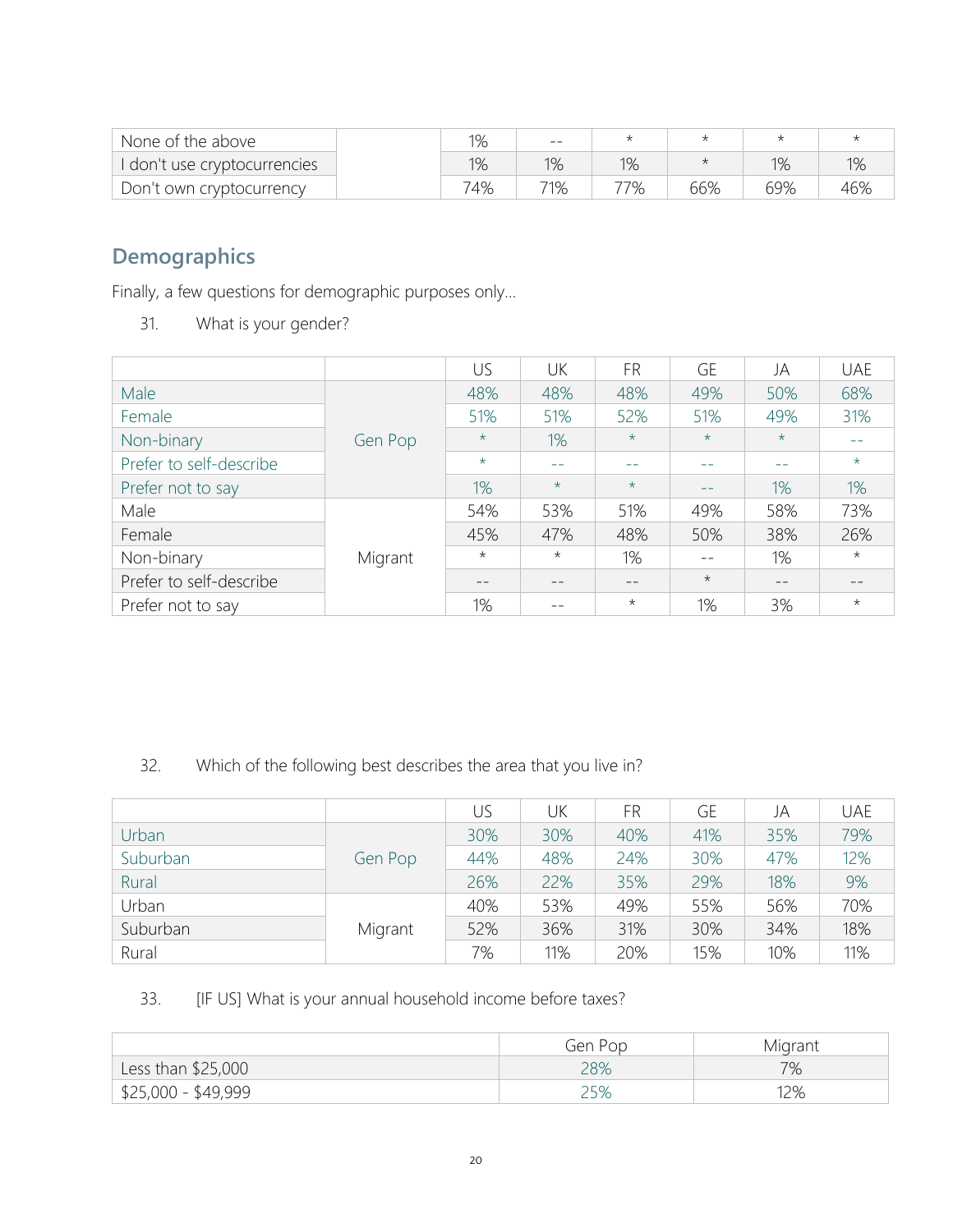| \$50,000 - \$99,999   | 26% | 27% |
|-----------------------|-----|-----|
| \$100,000 - \$149,999 | 13% | 31% |
| \$150,000 - \$199,999 | 4%  | 17% |
| $$200,000+$           | 2%  | 4%  |
| Prefer not to say     | 3%  | 3%  |

[IF UK] What is your annual household income before taxes?

|                   | Gen Pop | Migrant |
|-------------------|---------|---------|
| Less than £10,000 | 9%      | 5%      |
| £10,000 - €19,999 | 18%     | 11%     |
| £20,000 - £29,999 | 22%     | 17%     |
| £30,000 - £49,999 | 25%     | 26%     |
| £50,000 - £99,999 | 17%     | 34%     |
| £100,000+         | 4%      | 2%      |
| Prefer not to say | 6%      | 5%      |

[IF GERMANY] What is your annual household income before taxes?

|                     | Gen Pop | Migrant |
|---------------------|---------|---------|
| Less than $£10,000$ | 6%      | 7%      |
| €10,000 - €19,999   | 16%     | 10%     |
| €20,000 - €29,999   | 19%     | 13%     |
| €30,000 - €49,999   | 27%     | 20%     |
| €50,000 - €99,999   | 22%     | 35%     |
| €100,000+           | 5%      | 9%      |
| Prefer not to say   | 5%      | 5%      |

[IF FRANCE] Laquelle des catégories suivantes comprend le revenu annuel total de votre ménage?

|                     | Gen Pop | Migrant |
|---------------------|---------|---------|
| Less than $£10,000$ | 10%     | 7%      |
| €10,000 - €19,999   | 15%     | 15%     |
| €20,000 - €29,999   | 23%     | 20%     |
| €30,000 - €49,999   | 33%     | 31%     |
| €50,000 - €99,999   | 13%     | 18%     |
| €100,000+           | 1%      | 3%      |
| Prefer not to say   | 5%      | 6%      |

[IF JAPAN] What is your annual household income before taxes?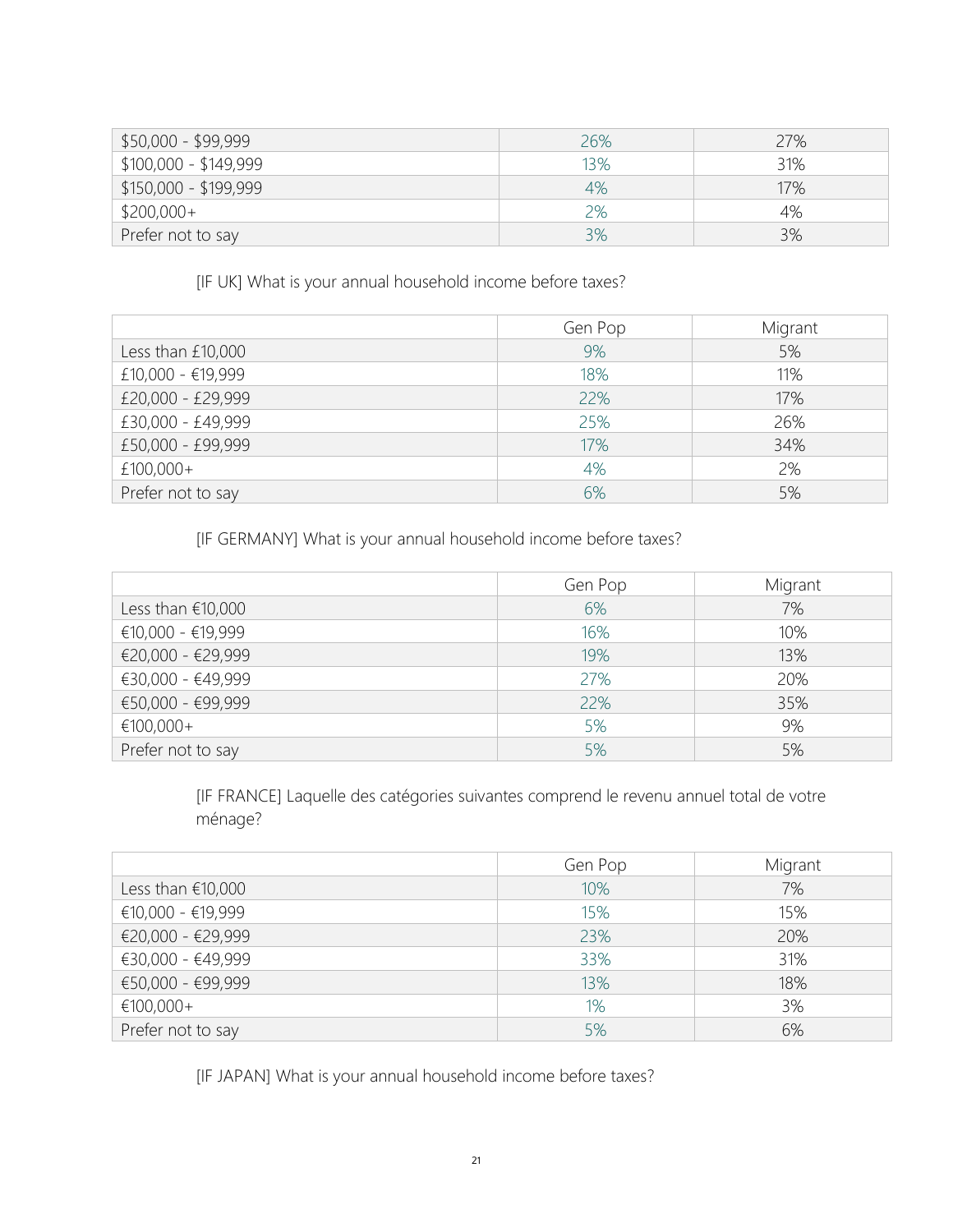|                                  | Gen Pop | Migrant |
|----------------------------------|---------|---------|
| Less than 1,000,000 yen          | 10%     | 8%      |
| 1,000,000 yen to 1,999,999 yen   | 7%      | 7%      |
| 2,000,000 yen to 3,999,999 yen   | 26%     | 16%     |
| 4,000,000 yen to 5,999,999 yen   | 22%     | 18%     |
| 6,000,000 yen to 7,999,999 yen   | 16%     | 19%     |
| 8,000,000 yen to 9,999,999 yen   | 9%      | 20%     |
| 10,000,000 yen to 11,999,999 yen | 5%      | 6%      |
| 12,000,000 yen or more           | 6%      | 5%      |
| Prefer not to say                |         |         |

[IF UAE] Which of the following ranges includes your household's TOTAL monthly income?

|                           | Gen Pop | Migrant |
|---------------------------|---------|---------|
| Less than AED 15,000      | 7%      | 18%     |
| AED 15,000 - AED 29,999   | 17%     | 19%     |
| AED 30,000 - AED 49,999   | 19%     | 9%      |
| AED 50,000 - AED 74,999   | 18%     | 4%      |
| AED 75,000 - AED 99,999   | 13%     | 13%     |
| AED 100,000 - AED 149,999 | 15%     | 29%     |
| AED 150,000 or more       | 9%      | 6%      |
| Decline to answer         | 3%      | 2%      |

### 34. Thinking about your household's finances, which of the following best describes your financial situation?

|                       |         | US  | UK  | FR  | <b>GE</b> | JA  | <b>UAE</b> |
|-----------------------|---------|-----|-----|-----|-----------|-----|------------|
| In excellent shape    |         | 17% | 10% | 5%  | 7%        | 7%  | 40%        |
| In good shape         |         | 28% | 33% | 26% | 37%       | 15% | 47%        |
| In OK shape           | Gen Pop | 27% | 33% | 42% | 34%       | 44% | 10%        |
| Just about getting by |         | 17% | 18% | 18% | 18%       | 29% | 3%         |
| Struggling to manage  |         | 12% | 7%  | 9%  | 4%        | 5%  | 1%         |
| In excellent shape    |         | 17% | 12% | 10% | 14%       | 12% | 27%        |
| In good shape         |         | 46% | 32% | 28% | 41%       | 37% | 39%        |
| In OK shape           | Migrant | 25% | 33% | 38% | 31%       | 36% | 26%        |
| Just about getting by |         | 8%  | 14% | 18% | 11%       | 11% | 5%         |
| Struggling to manage  |         | 4%  | 8%  | 5%  | 3%        | 5%  | 2%         |

35. Are you a parent to a child in any of the following age groups? Select all that apply.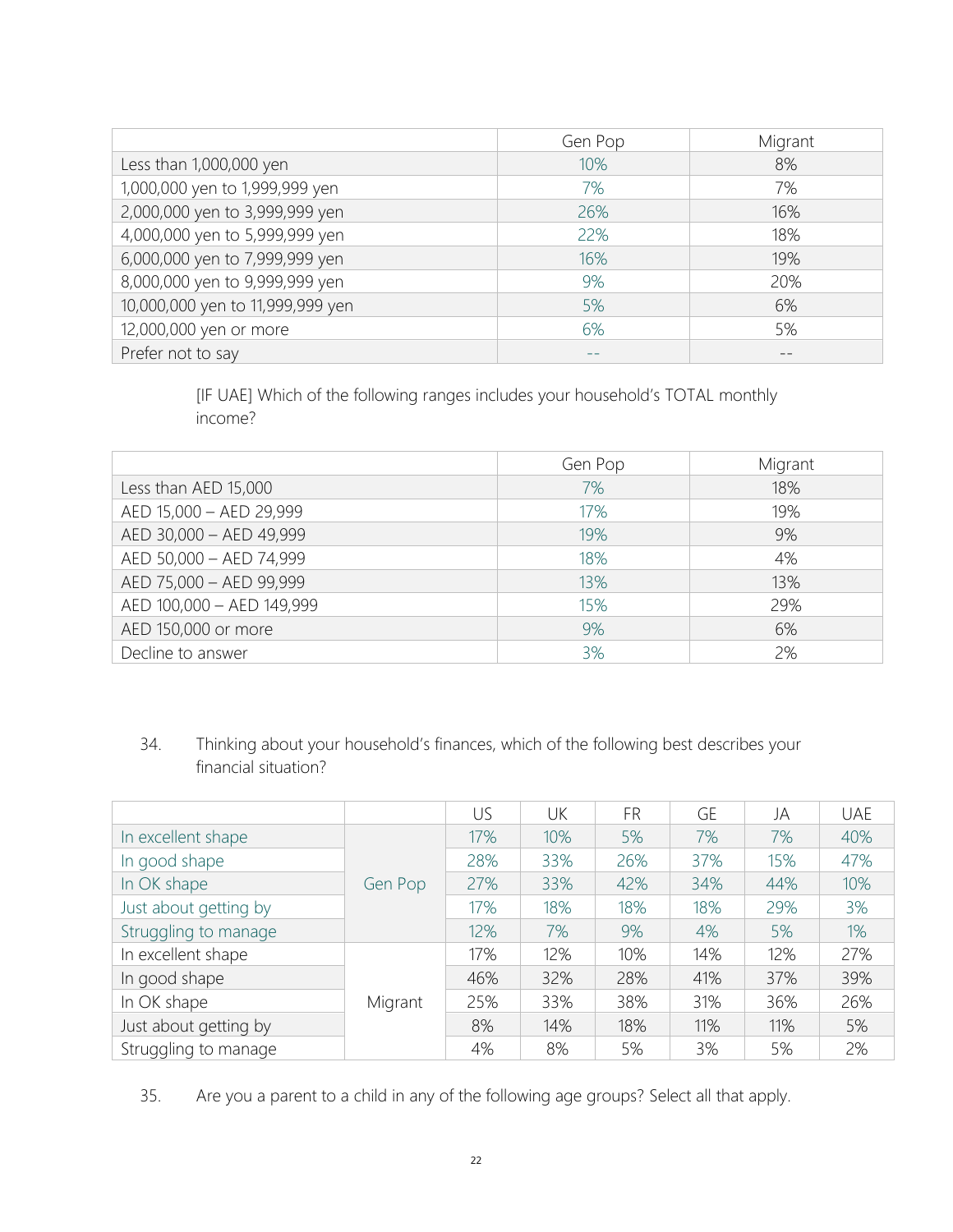|                          |         | US  | UK  | <b>FR</b> | <b>GE</b> | JA  | <b>UAE</b> |
|--------------------------|---------|-----|-----|-----------|-----------|-----|------------|
| Under 5 years old        |         | 9%  | 12% | 10%       | 8%        | 7%  | 31%        |
| 6 to 10 years old        |         | 15% | 17% | 14%       | 8%        | 9%  | 42%        |
| 11 to 14 years old       |         | 11% | 14% | 13%       | 8%        | 9%  | 37%        |
| 15 to 18 years old       | Gen Pop | 9%  | 13% | 13%       | 8%        | 7%  | 19%        |
| 18+ years old            |         | 32% | 28% | 36%       | 33%       | 35% | 9%         |
| do not have any children |         | 41% | 38% | 31%       | 43%       | 43% | 18%        |
| Under 5 years old        |         | 18% | 29% | 17%       | 14%       | 16% | 24%        |
| 6 to 10 years old        |         | 21% | 16% | 23%       | 17%       | 23% | 28%        |
| 11 to 14 years old       |         | 13% | 11% | 18%       | 17%       | 11% | 16%        |
| 15 to 18 years old       | Migrant | 7%  | 7%  | 13%       | 15%       | 7%  | 8%         |
| 18+ years old            |         | 22% | 19% | 25%       | 25%       | 25% | 7%         |
| do not have any children |         | 30% | 33% | 29%       | 32%       | 29% | 35%        |

### 36. [MIGRANT ONLY] [IF Q35 NOT "I do not have children"] – In which country or countries were your children born? Please select all that apply.

|                     |         |     | JΚ  | FR  | GE  | JA  | JAE |
|---------------------|---------|-----|-----|-----|-----|-----|-----|
| <b>Host Country</b> |         | 65% | 73% | 78% | 75% | 66% | 65% |
| Native Country      | Migrant | 37% | 30% | 25% | 30% | 44% | 42% |
| Other               |         | 1%  | 4%  | 3%  | 4%  | 2%  | 1%  |

### 37. Financially, I am…

|                                             |            | US  | JK  | FR  | GE  | JA  | <b>UAE</b> |
|---------------------------------------------|------------|-----|-----|-----|-----|-----|------------|
| Better off now than when I was growing up   |            | 37% | 38% | 37% | 46% | 40% | 61%        |
| About the same now as when I was growing up |            | 37% | 40% | 39% | 35% | 34% | 35%        |
| Worse off now than when I was growing up    | Gen<br>Pop | 26% | 22% | 24% | 19% | 26% | 4%         |
| Better off now than when I was growing up   |            | 62% | 56% | 50% | 57% | 54% | 67%        |
| About the same now as when I was growing up | Migrant    | 29% | 33% | 36% | 32% | 38% | 25%        |
| Worse off now than when I was growing up    |            | 9%  | 11% | 14% | 10% | 8%  | 8%         |

### 38. [IF US] What is the highest level of formal education you have completed?

|                                                     | Gen Pop | Migrant |
|-----------------------------------------------------|---------|---------|
| No formal education                                 | $1\%$   | 1%      |
| Middle school / junior high school / primary school | ၁%      | $1\%$   |
| High school / secondary school                      | 44%     | 14%     |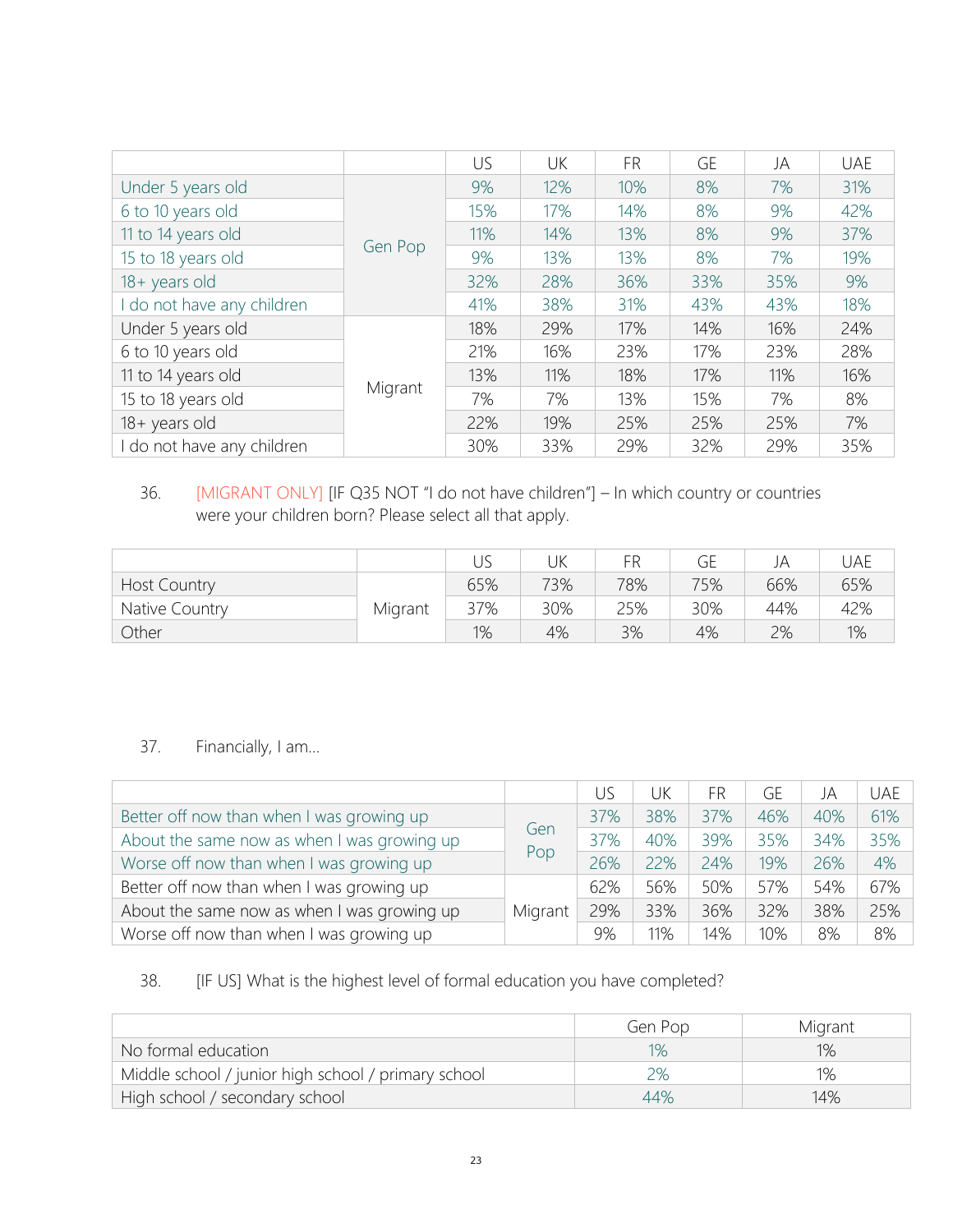| University degree or equivalent professional qualification | 37%   | 34% |
|------------------------------------------------------------|-------|-----|
| Higher university degree (e.g., masters, MBA, doctorate)   | 14%   | 47% |
| Still studying                                             | $1\%$ | 2%  |
| Other                                                      | 2%    | 1%  |

[IF UK] What is the highest level of education you have completed?

|                                        | Gen Pop | Migrant |
|----------------------------------------|---------|---------|
| No formal education                    | 1%      | $\star$ |
| Primary education                      | 2%      | $\star$ |
| Secondary education to GSCE or A-level | 54%     | 24%     |
| University degree or equivalent        | 26%     | 34%     |
| Higher university degree               | 15%     | 39%     |
| Still in full-time education           | 1%      | 2%      |
| Prefer not to say                      | 1%      | $\star$ |
| Don't know                             | $\star$ | $\star$ |

[IF GERMANY] Welches ist Ihr höchster Bildungsabschluss?

|                                                                                                         | Gen Pop | Migrant |
|---------------------------------------------------------------------------------------------------------|---------|---------|
| Kein Schulabschluss                                                                                     | $1\%$   | 1%      |
| Hauptschulabschluss / Realschulabschluss                                                                | 18%     | 15%     |
| (Fach-)hochschulreife (Fachabitur, Abitur)                                                              | 13%     | 14%     |
| Lehre / Berufsausbildung                                                                                | 42%     | 16%     |
| (Fach-)hochschulabschluss / Universitätsabschluss (Bachelor)                                            | 8%      | 15%     |
| Höherer (Fach-)hochschulabschluss / Universitätsabschluss (z.B. Master, Diplom, MBA,<br>PhD, Promotion) | 16%     | 34%     |
| Aktuell in Ausbildung / Studium                                                                         | $1\%$   | 3%      |
| Sonstiges, bitte angeben                                                                                | $\star$ | 1%      |

[IF FRANCE] Quel est le niveau de l'éducation scolaire le plus élevé que vous avez atteint?

|                          | Gen Pop | Migrant |
|--------------------------|---------|---------|
| No formal qualifications | 1%      | 3%      |
| Primary school           | 1%      | 2%      |
| College diploma          | 10%     | 7%      |
| Bachelor's degree        | 41%     | 29%     |
| <b>BTS</b>               | 18%     | 12%     |
| Licence                  | 14%     | 15%     |
| Masters                  | 13%     | 25%     |
| Doctorate                | 2%      | 6%      |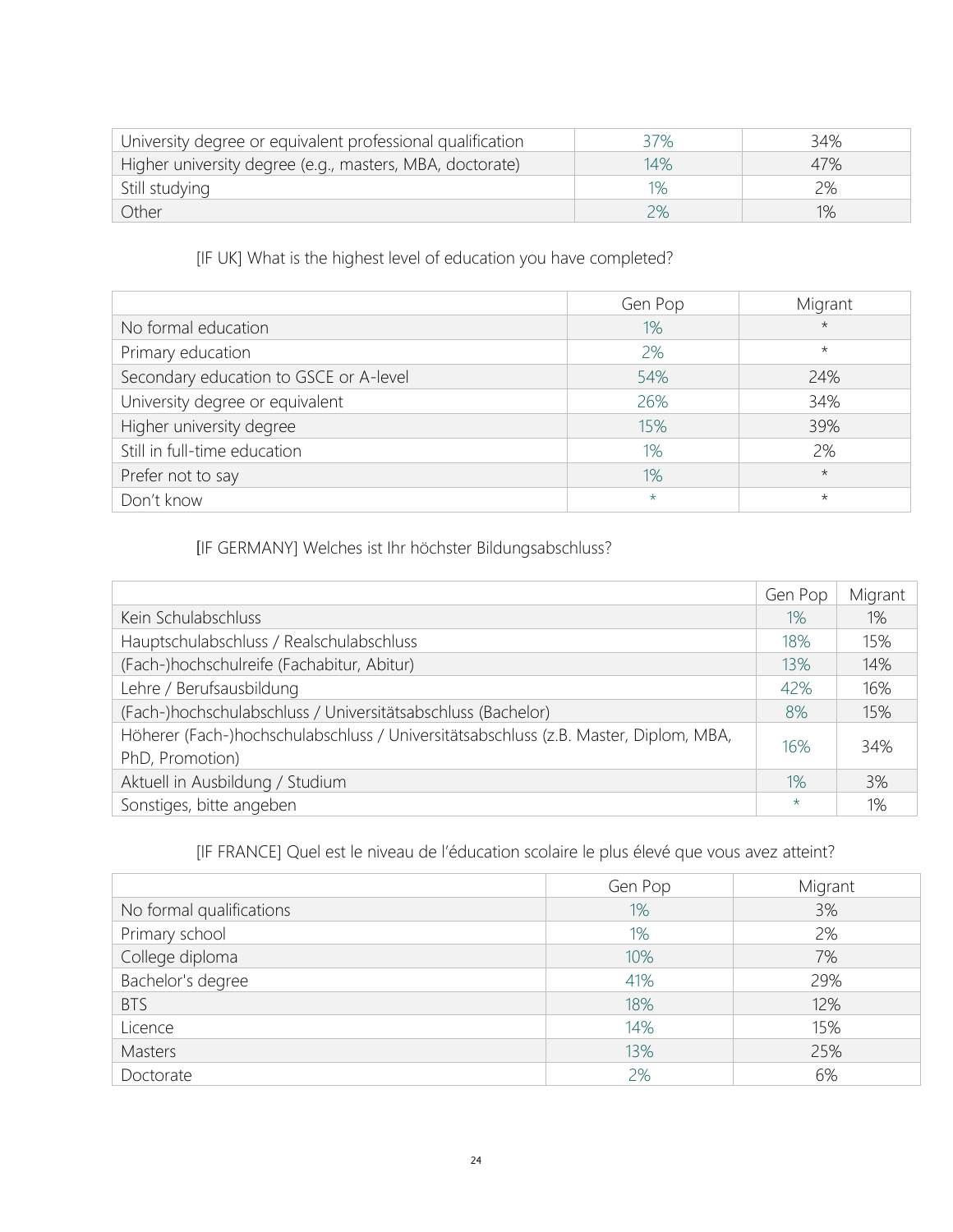### [IF JAPAN] What is the highest level of education you have completed?

|                              | Gen Pop | Migrant |
|------------------------------|---------|---------|
| Junior high school or below  | 2%      | 3%      |
| Senior high school / college | 48%     | 25%     |
| University graduate          | 43%     | 57%     |
| Post-graduate degree         | 7%      | 15%     |

### [IF UAE] What is the highest level of education you have completed?

|                                  | Gen Pop | Migrant |
|----------------------------------|---------|---------|
| Before Secondary                 | 1%      | $\star$ |
| Secondary or Equivalent          | 11%     | 8%      |
| Diploma/Vocational Training      | 7%      | 25%     |
| Bachelor's Degree                | 64%     | 56%     |
| Masters or other Advanced Degree | 16%     | 11%     |

### 39. What is your current employment status?

|                                        |                       | US      | UK      | <b>FR</b> | GE      | JA         | <b>UAE</b> |
|----------------------------------------|-----------------------|---------|---------|-----------|---------|------------|------------|
| Student                                |                       | 2%      | 3%      | 3%        | 4%      | 3%         | 5%         |
| Unemployed                             | Gen<br>Pop<br>Migrant | 14%     | 10%     | 9%        | 5%      | 2%         | 2%         |
| Furloughed                             |                       | --      | $\star$ | 1%        | 1%      | 1%         | 1%         |
| Employed full-time                     |                       | 36%     | 44%     | 46%       | 42%     | 44%        | 75%        |
| Employed part-time                     |                       | 8%      | 15%     | 8%        | 12%     | 11%        | 4%         |
| Self-employed / own my own business    |                       | 5%      | 6%      | 3%        | 4%      | 8%         | 8%         |
| Doing shift work for a gig-economy     |                       | 1%      | $\star$ | 1%        | $\star$ | $\star$    | 1%         |
| company (e.g., Uber, Postmates, Rover) |                       |         |         |           |         |            |            |
| Homemaker                              |                       | 8%      | 9%      | 4%        | 4%      | 15%        | 4%         |
| <b>Retired</b>                         |                       | 26%     | 14%     | 26%       | 28%     | 14%        | 1%         |
| Student                                |                       | 3%      | 5%      | 5%        | 5%      | 4%         | 4%         |
| Unemployed                             |                       | 4%      | 7%      | 11%       | 5%      | 2%         | 1%         |
| Furloughed                             |                       | $\star$ | $\star$ | $\star$   | 1%      | $^{\star}$ | $- -$      |
| Employed full-time                     |                       | 67%     | 59%     | 54%       | 61%     | 65%        | 80%        |
| Employed part-time                     |                       | 5%      | 10%     | 7%        | 9%      | 7%         | 7%         |
| Self-employed / own my own business    |                       | 5%      | 7%      | 7%        | 4%      | 5%         | 5%         |
| Doing shift work for a gig-economy     |                       | 1%      |         | 1%        | $\star$ |            | 1%         |
| company (e.g., Uber, Postmates, Rover) |                       |         |         |           |         |            |            |
| Homemaker                              |                       | 5%      | 5%      | 2%        | 5%      | 5%         | 2%         |
| Retired                                |                       | 10%     | 7%      | 12%       | 10%     | 12%        | $\star$    |

40. Are you of Hispanic or Latino origin?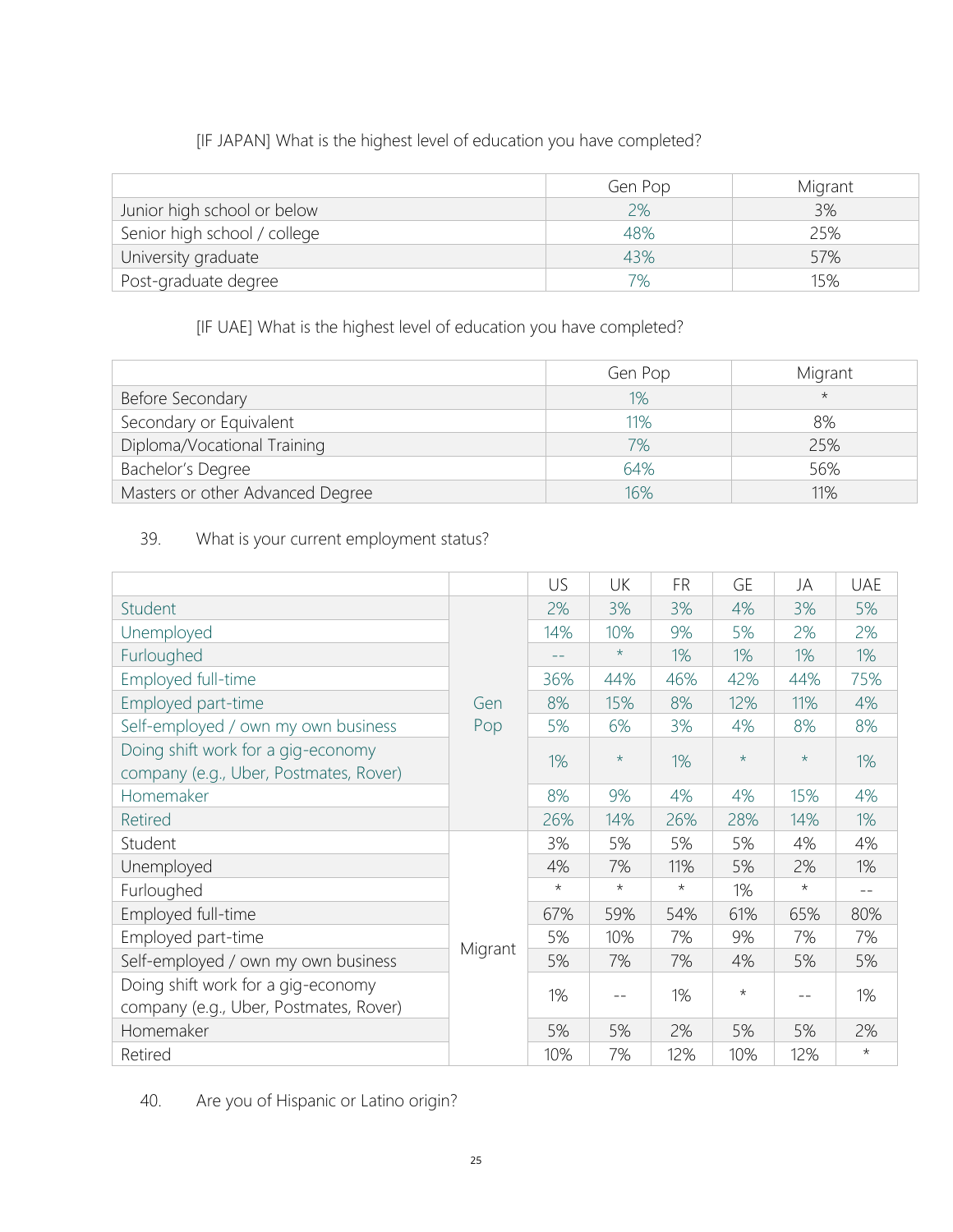|                      |         | US  | UK    | FR  | GE  | JA  | <b>UAE</b> |
|----------------------|---------|-----|-------|-----|-----|-----|------------|
| Yes                  |         | 7%  | 5%    | 8%  | 4%  | 4%  | 11%        |
| <b>No</b>            | Gen Pop | 92% | 93%   | 90% | 94% | 91% | 73%        |
| Prefer not to answer |         | 1%  | $1\%$ | 2%  | 2%  | 5%  | 16%        |
| Yes                  |         | 34% | 7%    | 18% | 8%  | 8%  | 5%         |
| <b>No</b>            | Migrant | 66% | 91%   | 79% | 89% | 84% | 86%        |
| Prefer not to answer |         | 1%  | 2%    | 3%  | 3%  | 8%  | 9%         |

## 41. [IF US OR JAPAN] Which of the following best describes your racial and ethnic heritage?

|                                       |         | US      | JA      |
|---------------------------------------|---------|---------|---------|
| White or Caucasian                    | Gen Pop | 80%     | 3%      |
| <b>Black or African American</b>      |         | 11%     | $\star$ |
| Asian                                 |         | 3%      | 89%     |
| Native Hawaiian or Alaska Native      |         | 1%      | $\star$ |
| Some other race, ethnicity, or origin |         | 4%      | 3%      |
| Prefer not to answer                  |         | 1%      | 4%      |
| White or Caucasian                    | Migrant | 31%     | 18%     |
| <b>Black or African American</b>      |         | 26%     | 3%      |
| Asian                                 |         | 31%     | 68%     |
| Native Hawaiian or Alaska Native      |         | $\star$ | 1%      |
| Some other race, ethnicity, or origin |         | 11%     | 4%      |
| Prefer not to answer                  |         | 2%      | 5%      |

# [IF UK] What best describes your racial or ethnic background?

|                                                                   | Gen Pop | Migrant    |
|-------------------------------------------------------------------|---------|------------|
| White - English/Welsh/Scottish/Northern Irish/British             | 83%     | 22%        |
| White - Irish                                                     | $1\%$   | 5%         |
| White - Any other White background (please specify)               | $\star$ | 22%        |
| Mixed - White and Black Caribbean                                 | 1%      | $^{\star}$ |
| Mixed - White and Black African                                   | $1\%$   | 1%         |
| Mixed - White and Asian                                           | $1\%$   | 2%         |
| Mixed - Any other Mixed background (please specify)               | $1\%$   | $\star$    |
| Asian/Asian British - Indian                                      | 2%      | 12%        |
| Asian/Asian British - Pakistani                                   | 2%      | 7%         |
| Asian/Asian British - Bangladeshi                                 | 1%      | 2%         |
| Asian/Asian British - Chinese                                     | 1%      | 3%         |
| Asian/Asian British - Any other Asian background (please specify) | $\star$ | 5%         |
| Black/African/Caribbean/Black British - African                   | 2%      | 11%        |
| Black/African/Caribbean/Black British - Caribbean                 | 2%      | 1%         |